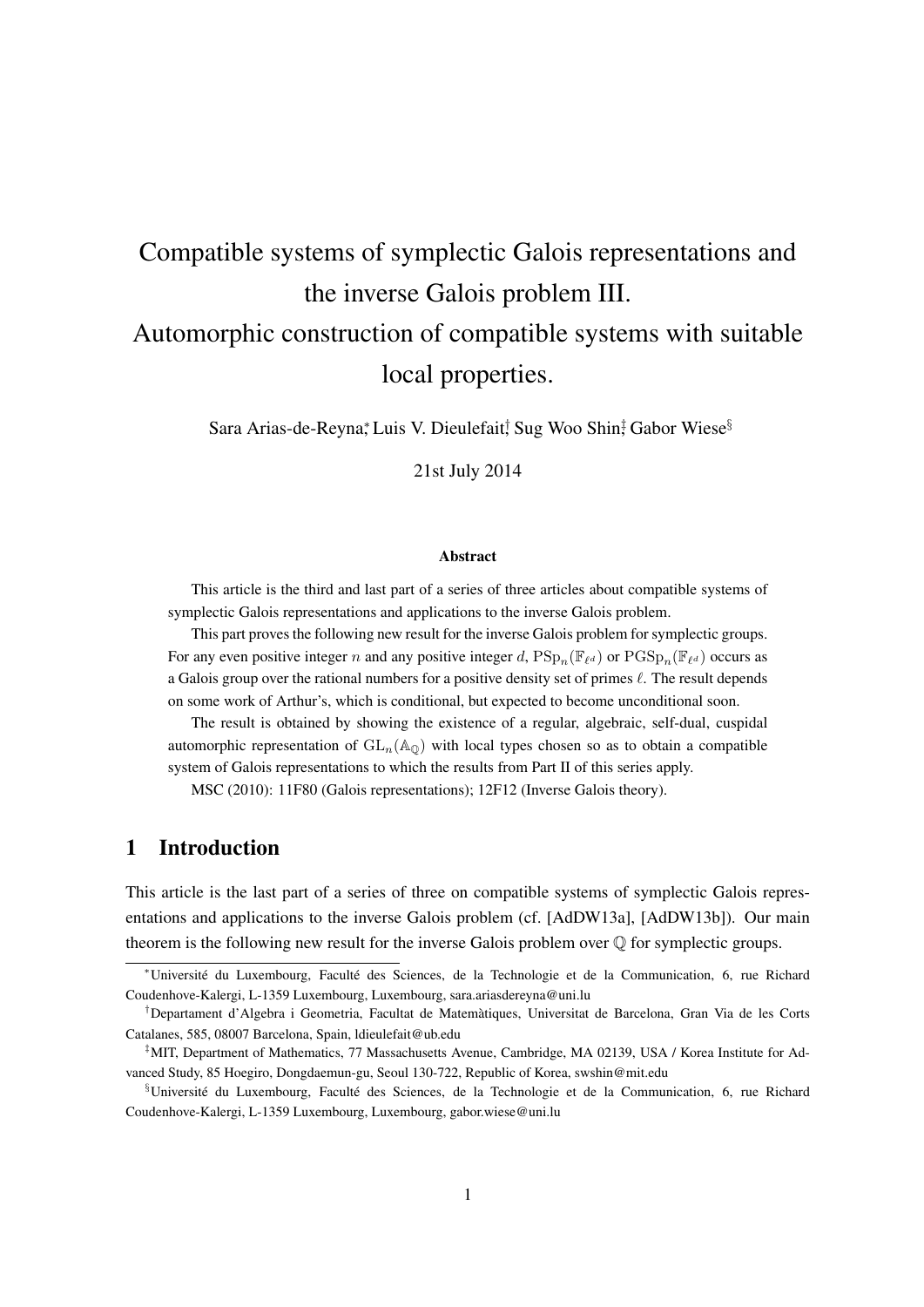Theorem 1.1. *For any even positive integer n and for any positive integer d there exists a set of rational primes of positive density such that, for every prime*  $\ell$  *in this set, the group*  $\mathrm{PGSp}_n(\mathbb{F}_{\ell^d})$  *or* PSp*<sup>n</sup>* (F*<sup>ℓ</sup> <sup>d</sup>* ) *is realised as a Galois group over* Q*. The corresponding number field ramifies at most at ℓ and two more primes, which are independent of ℓ.*

The result depends on Arthur's work on the endoscopic classification for odd orthogonal groups, which is conditional, but expected to become unconditional soon, see Remark 3.3. In Remark 3.5 we sketch an alternative approach for making the result unconditional.

In fact, one of the two auxiliary primes in Theorem 1.1 can be taken to be any prime, the other one can be chosen from a set of primes of positive density defined by an explicit Chebotarev condition. The set of primes *ℓ* depends on the two previous choices and the choice of an automorphic form, and is also given by a Chebotarev condition (in the projective field of definition (see [AdDW13a], Section 6) of the compatible system of Galois representations attached to the automorphic form (see below)) except for a density zero set.

Theorem 1.1 is complementary to the main result of Khare, Larsen and Savin [KLS08], in the sense that it is in the horizontal direction in the terminology of [DW11], whereas loc. cit. is in the vertical one, that is, *ℓ* is fixed and *d* runs. The horizontal direction needs quite a different approach from the vertical one. Nevertheless, some ideas of [KLS08], for instance that of (*n, p*)-groups, are crucially used also in our approach. The overall strategy is described in the introduction to Part I.

The goal in this Part III is to construct compatible systems of Galois representations satisfying the conditions in the main result on the inverse Galois problem of [AdDW13b] (Corollary 1.6). In order to do so, we prove the existence of a regular, algebraic, self-dual, cuspidal automorphic representation of  $GL_n(\mathbb{A}_{\mathbb{Q}})$  with the required local types by adapting the results from [Shi12]. This automorphic representation is such that the compatible system of Galois representations attached to it is symplectic, generically irreducible, has a maximally induced place *q* of a certain prime order *p*, and locally at a prime *t* contains a transvection. In order to show that the transvection is preserved in the image of the residual representation, at least for a density one set of primes, we will apply a level-lowering result from [BLGGT14] over suitable quadratic imaginary fields.

The structure of this paper is the following. In Section 2 we recall general facts about regular self-dual automorphic representations and their corresponding compatible systems of Galois representations (everything in this section can be found in [BLGGT14]). In Section 3 we show the existence of the sought for automorphic representation. In Section 4 we specify the conditions on the ramified primes that we will need and explain the properties of the compatible system attached to the automorphic representation from Section 3. In Section 5 we perform the level-lowering argument. Finally, in Section 6 we derive the main conclusions that follow from the combination of the results in our three papers.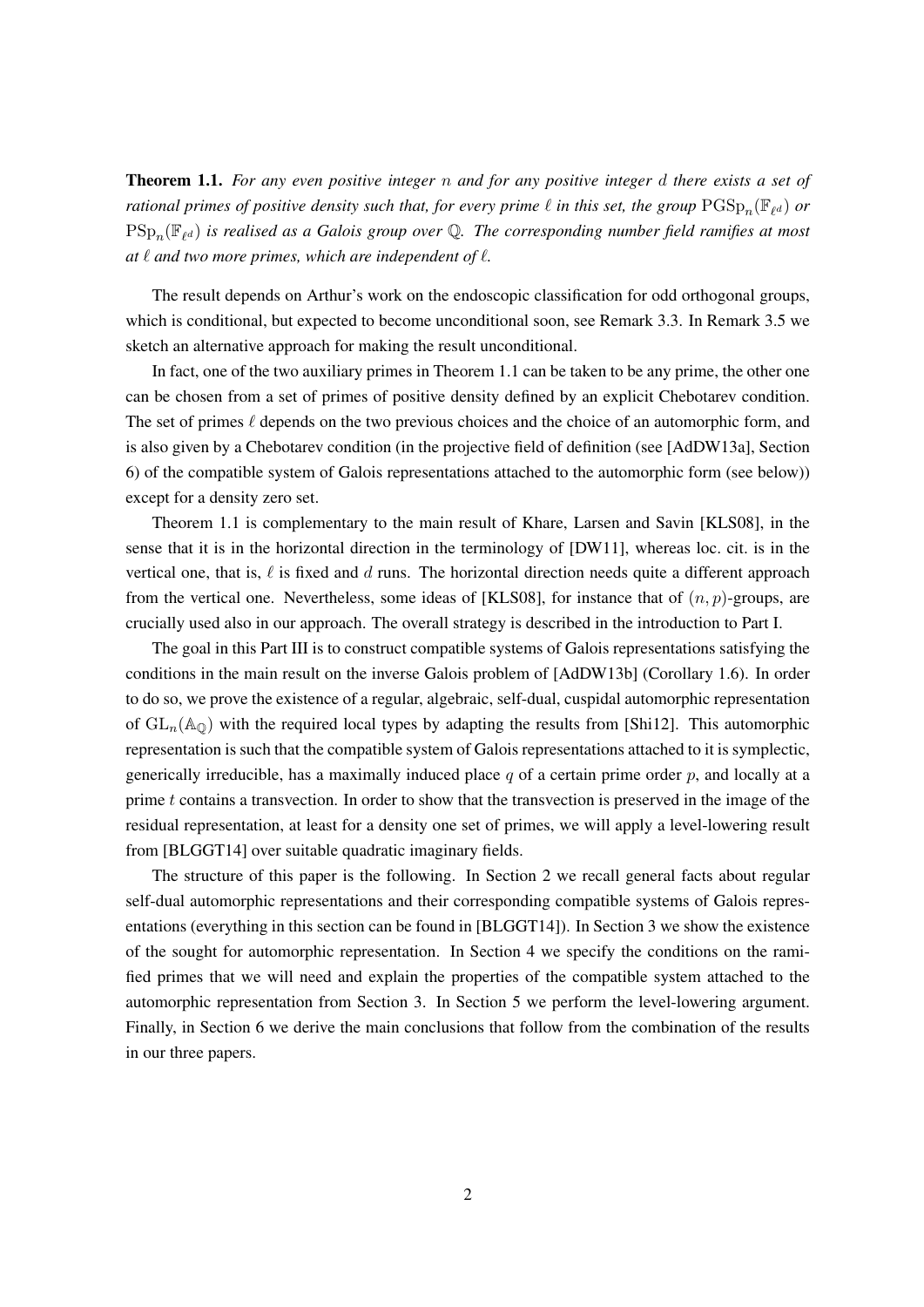#### Acknowledgements

The authors would like to thank the referee for a careful reading. S. A.-d.-R. was partially supported by the project MTM2012-33830 of the Ministerio de Economía y Competitividad of Spain. She thanks the University of Barcelona for its hospitality during several short visits. S. A.-d.-R. would like to thank X. Caruso for his explanations concerning tame inertia weights and the Hodge-Tate weights. L. V. D. was supported by the project MTM2012-33830 of the Ministerio de Economía y Competitividad of Spain and by an ICREA Academia Research Prize. S. W. S. was partially supported by NSF grant DMS-1162250 and Sloan Fellowship. G. W. acknowledges partial support by the Priority Program 1489 of the Deutsche Forschungsgemeinschaft (DFG) and by the Fonds National de la Recherche Luxembourg (INTER/DFG/12/10).

# 2 RAESDC automorphic representations and the Galois representations attached to them

The reader is referred to [BLGGT14] for more details concerning anything in this section except the  $v = l$  case of (5) below, for which we refer to [Car12]. For a field *k* we adopt the notation  $G_k$  to denote the absolute Galois group of *k*.

Let  $\mathbb{Z}^{n,+}$  be the set of *n*-tuples  $a = (a_i) \in \mathbb{Z}^n$  such that  $a_1 \ge a_2 \ge \dots \ge a_n$ . Let  $a \in \mathbb{Z}^{n,+}$ , and let Ξ*<sup>a</sup>* be the irreducible algebraic representation of GL*<sup>n</sup>* with highest weight *a*. A *RAESDC (regular, algebraic, essentially self-dual, cuspidal) automorphic representation of*  $GL_n(\mathbb{A}_\mathbb{O})$  is a pair  $(\pi, \mu)$  consisting of a cuspidal automorphic representation  $\pi$  of  $GL_n(\mathbb{A}_{\mathbb{Q}})$  and a continuous character  $\mu: \mathbb{A}_{\mathbb{Q}}^{\times}/\mathbb{Q}^{\times} \to \mathbb{C}^{\times}$  such that:

- (1) (regular algebraic)  $\pi_{\infty}$  has the same infinitesimal character as  $\Xi_a^{\vee}$  for  $a \in \mathbb{Z}^{n,+}$ . We say that  $\pi$ has weight *a*.
- (2) (essentially self-dual)  $\pi \cong \pi^{\vee} \otimes (\mu \circ \det)$ .

Such a pair  $(\pi, \mu)$  is an instance of a polarised representation in the sense of [BLGGT14, 2.1]. In this situation, there exists an integer *w* such that, for every  $1 \leq i \leq n$ ,  $a_i + a_{n+1-i} = w$ . Let *S* be the (finite) set of primes *p* such that  $\pi_p$  is ramified. There exist a number field  $M \subset \mathbb{C}$ , which is finite over the field of rationality of  $\pi$  in the sense of [Clo90], and a strictly compatible system of semisimple Galois representations (see [BLGGT14, 5.1] for this notion; in particular the characteristic polynomial of a Frobenius element at almost every finite place has coefficients in *M*)

$$
\rho_{\lambda}(\pi) : G_{\mathbb{Q}} \to \mathrm{GL}_{n}(M_{\lambda}),
$$
  

$$
\rho_{\lambda}(\mu) : G_{\mathbb{Q}} \to \overline{M}_{\lambda}^{\times},
$$

where  $\lambda$  ranges over all finite places of *M* (together with fixed embeddings  $M \hookrightarrow M_\lambda \hookrightarrow \overline{M}_\lambda$ , where  $\overline{M}_{\lambda}$  is an algebraic closure of  $M_{\lambda}$ ) such that the following properties are satisfied.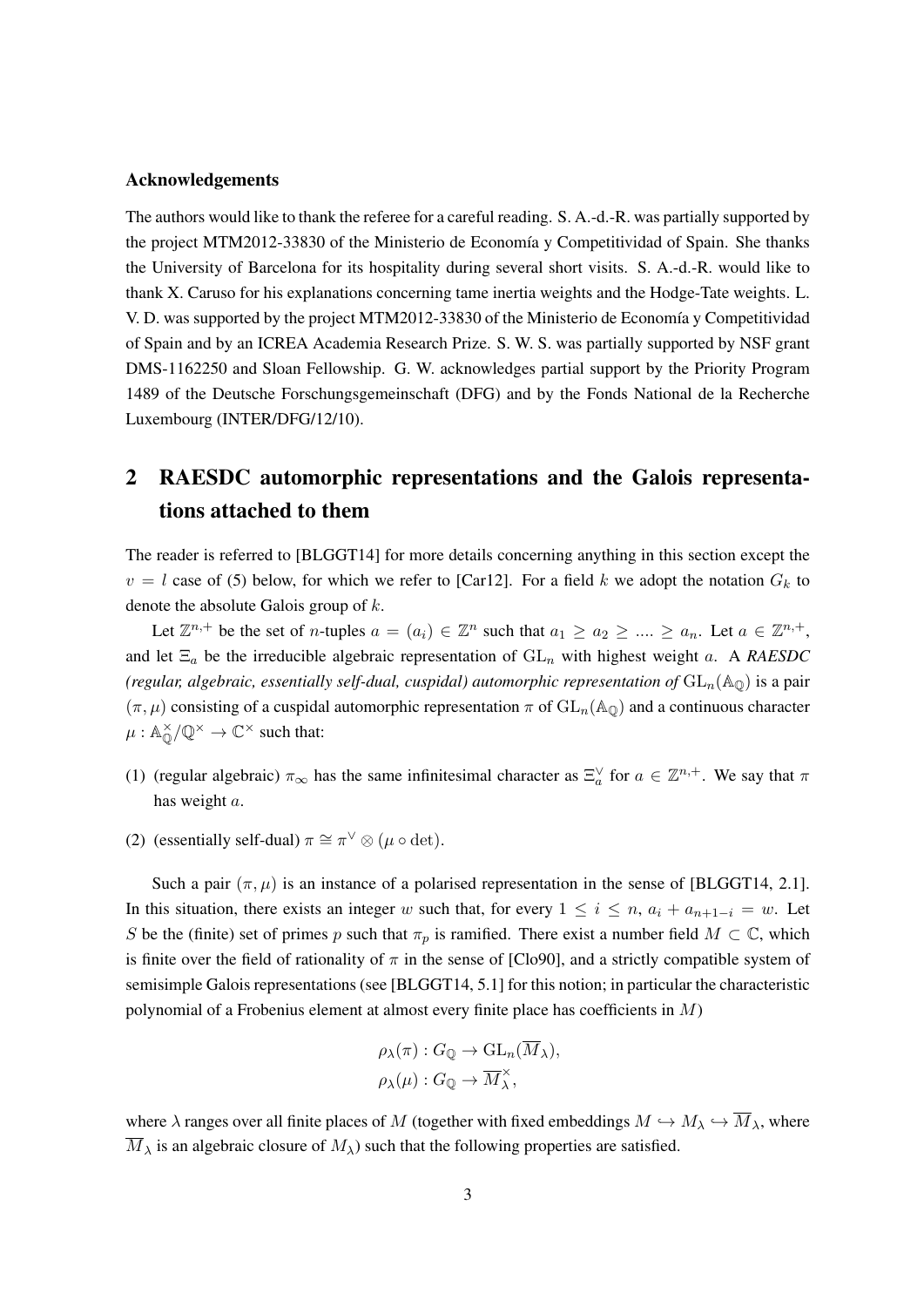- (1)  $\rho_{\lambda}(\pi) \cong \rho_{\lambda}(\pi)^{\vee} \otimes \chi_{\text{cyc}}^{1-n} \rho_{\lambda}(\mu)$ , where  $\chi_{\text{cyc}}$  denotes the  $\ell$ -adic cyclotomic character.
- (2) The representations  $\rho_{\lambda}(\pi)$  and  $\rho_{\lambda}(\mu)$  are unramified outside  $S \cup \{\ell\}$ , where  $\ell$  denotes the rational prime below *λ*.
- (3) Locally at  $\ell$  (i.e., when restricted to a decomposition group at  $\ell$ ), the representations  $\rho_{\lambda}(\pi)$  and  $\rho_{\lambda}(\mu)$  are de Rham, and if  $\ell \notin S$ , they are crystalline.
- (4) The set  $HT(\rho_{\lambda}(\pi))$  of Hodge-Tate weights of  $\rho_{\lambda}(\pi)$  is equal to:

$$
{a_1+(n-1), a_2+(n-2), \ldots, a_n}.
$$

(The Hodge-Tate weight of *χ*cyc is *−*1.) In particular, they are *n* different numbers and they are independent of  $\lambda$  and  $\ell$ . Therefore, the representations are regular.

(5) The system is strictly compatible, as implied by the following compatibility with local Langlands: Fix any isomorphism  $\iota : \overline{M}_{\lambda} \simeq \mathbb{C}$  compatible with the inclusion  $M \subset \mathbb{C}$  w.r.t. the already fixed embedding  $M \hookrightarrow M_{\lambda} \hookrightarrow \overline{M}_{\lambda}$ . Whether  $v \nmid \ell$  or  $v | \ell$ , we have:

$$
\iota \mathrm{WD}(\rho_\lambda(\pi)|_{G_{\mathbb{Q}_v}})^{\mathrm{F-ss}} \cong \mathrm{rec}(\pi_v \otimes |\det|_v^{(1-n)/2}).\tag{2.1}
$$

Here WD denotes the Weil-Deligne representation attached to a representation of  $G_{\mathbb{Q}_v}$ , F − ss means the Frobenius semisimplification, and rec is the notation for the (unitarily normalised) local Langlands correspondence, which attaches to an irreducible admissible representation of  $GL_n(\mathbb{Q}_v)$  a WD representation of the Weil group  $W_{\mathbb{Q}_v}$ .

**Remark 2.1.** *We did not include <i>ι in the notation since the isomorphism class of*  $\rho_{\lambda}(\pi)$  *is independent of the choice of ι. This is easy to deduce from the fact that the Frobenius traces at all but finitely many places are in M via the Chebotarev density theorem.*

**Remark 2.2.** *For every prime p of good reduction for*  $\pi$ *, and for each*  $\lambda \nmid p$  *prime of M, the trace of the image under*  $\rho_{\lambda}(\pi)$  *of the Frobenius at p belongs to the field of rationality of*  $\pi$  *(hence to M*) *since the map* rec *twisted by |* det*|* (1*−n*)*/*2 *commutes with all field automorphisms of* C*. Therefore, if the residual representation ρ<sup>λ</sup>* (*π*) *is absolutely irreducible, it follows from Théorème 2 of [Car94] that the representation*  $\rho_{\lambda}(\pi)$  *can be defined over*  $M_{\lambda}$ *.* 

Remark 2.3. *Observe that the above property (5) implies that as long as v and ℓ are different, the behaviour locally at v of the representations*  $\rho_{\lambda}(\pi)$  *is independent of*  $\ell$ *, and it can be determined (up to Frobenius semisimplification) from the admissible representation*  $\pi_v$ , via local Langlands.

Fix a symmetric form on  $\overline{M}_{\lambda}^{n}$  $\lambda$ , and a symplectic form if *n* is even. Thus we have the subgroup  $\text{GO}_n(M_\lambda)$ , and also  $\text{GSp}_n(M_\lambda)$  if *n* is even, of  $\text{GL}_n(M_\lambda)$ . It is important for us to know a criterion for the image of  $\rho_{\lambda}(\pi)$  to be contained in  $\text{GSp}_n(M_{\lambda})$  (for any fixed choice of symplectic form on  $\overline{M}^n_\lambda$  $\lambda$ ) up to conjugation. This is deduced from a result of Bellaïche and Chenevier. Noting that *μ* must be an algebraic Hecke character, let  $r \in \mathbb{Z}$  denote the unique integer such that  $\mu | \cdot |^{-r}$  is a finite character. The integer ring in  $M_{\lambda}$  will be denoted  $\mathcal{O}_{\overline{M}_{\lambda}}$ .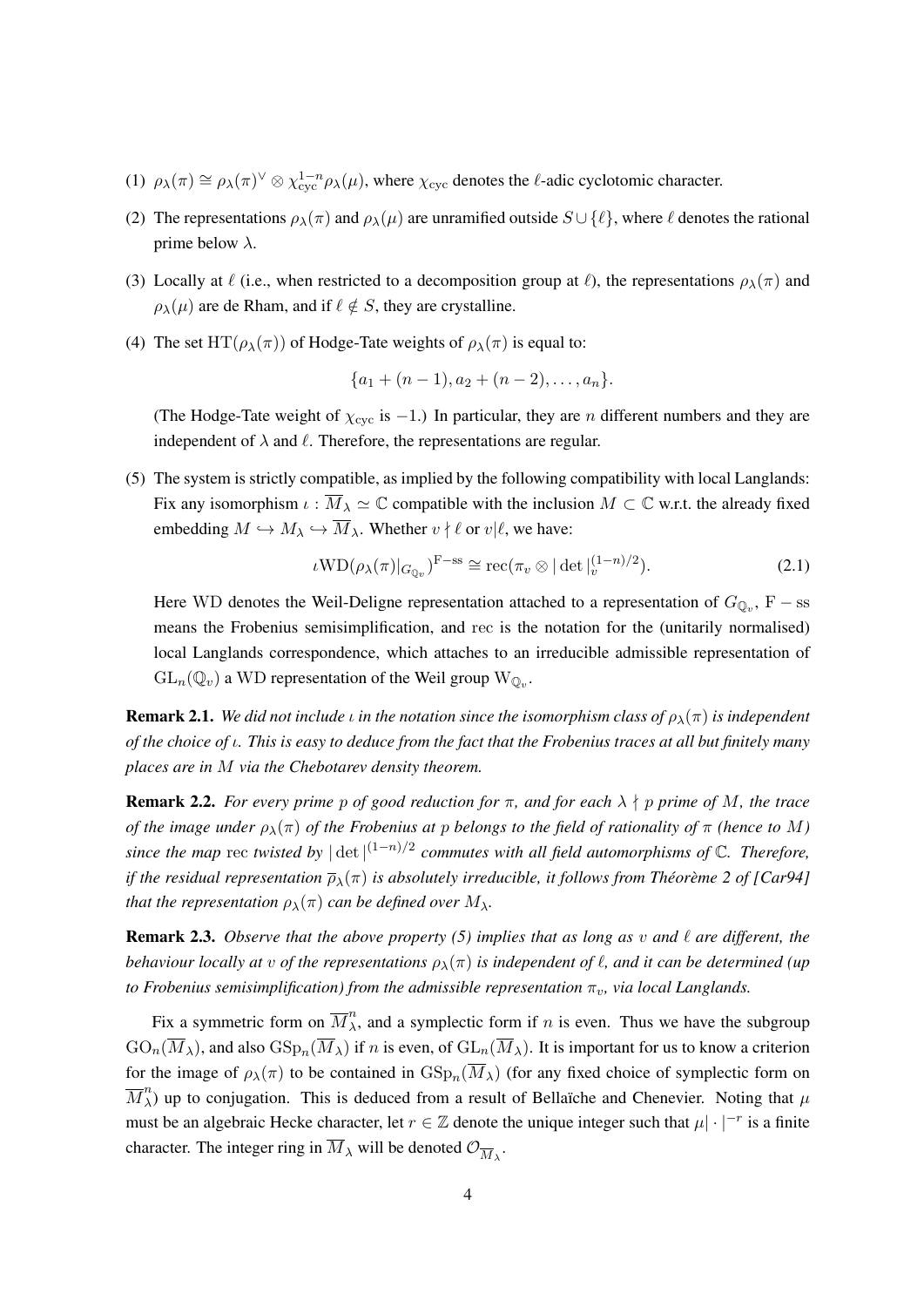**Lemma 2.4.** *Suppose that*  $\rho_{\lambda}(\pi)$  *is residually irreducible. If n is even and*  $\mu_{\infty}(-1) = (-1)^{r}$ (resp. if n is odd or  $\mu_\infty(-1) \neq (-1)^r$ ) then the image of  $\rho_\lambda(\pi)$  is contained in  $GSp_n(\mathcal{O}_{\overline{M}_\lambda})$  (resp.  $\text{GO}_n(\mathcal{O}_{\overline{M}_\lambda}))$  possibly after a conjugation by an element of  $\text{GL}_n(M_\lambda)$ .

**Remark 2.5.** When *n* is even, it may happen that the image of  $\rho_\lambda(\pi)$  is contained in  $\text{GSp}_n(\mathcal{O}_{\overline{M}_\lambda})$ *as well as*  $GO_n(\mathcal{O}_{\overline{M}_\lambda})$  *after conjugation, cf. footnote 1 of [BC11] for an example when*  $n=2$ *. The point is that while*  $\rho_{\lambda}(\pi)$  *is completely characterised by*  $\pi$  *alone, there are generally several choices of*  $\mu$  *for the same*  $\pi$  *with different values of*  $\mu_{\infty}(-1)$ *.* 

*Proof.* By an argument as in Section 2 of [AdDW13a] (where the residual irreducibility is used), the proof is reduced to showing that the image is contained in either  $\mathrm{GSp}_n(M_\lambda)$  or  $\mathrm{GO}_n(M_\lambda)$ .

We start with an easy observation. Let  $\rho : \Gamma \to GL(V)$  be an irreducible representation on an *n*-dimensional vector space *V* over  $M_{\lambda}$ . Fix a basis  $\{e_i\}$  for *V* and write  $\{e_i^{\vee}\}\$  for the dual basis. Suppose that  $(\rho^{\vee}, V^{\vee}) \simeq (\rho \otimes \chi, V)$  for a character  $\chi$  of  $\Gamma$ . Let A be an  $n \times n$  matrix representing one such isomorphism. Then  $A^t = \delta A$  for  $\delta \in {\pm 1}$ , which is called the sign of  $(\rho, \chi)$ . (See the introduction of [BC11].) Then elementary linear algebra shows that if  $\delta = 1$  (resp.  $\delta$  = −1) then there exists a nondegenerate symmetric (resp. alternating) form  $V \otimes V \to \overline{M}_{\lambda}$  such that  $B(\gamma v, \gamma w) = \chi(\gamma)B(v, w)$  for  $\gamma \in \Gamma$  and  $v, w \in V$ .

So the lemma amounts to the assertion that  $(\rho, \chi) = (\rho_\lambda(\pi), \rho_\lambda(\mu))$  has sign 1 (resp. -1) if *n* is even and  $\mu_{\infty}(-1) = (-1)^r$  (resp. otherwise). This is exactly [BC11, Cor 1.3].  $\Box$ 

# 3 Existence of self-dual automorphic representations with prescribed local conditions

The goal of this section is to prove the existence of a regular algebraic self-dual cuspidal automorphic representation of  $GL_n(\mathbb{A}_{\mathbb{Q}})$  with some particular local properties when *n* is even, for the application to the inverse Galois problem in Section 6. As we utilise Arthur's classification for representations of classical groups, our result depends on a few hypotheses which his work depends on. (See Remark 3.3 below.) The reader may skip to the next section after getting familiar with the notation of §3.4 if he or she is willing to accept Theorem 3.4 below.

We adopt the convention that all irreducible representations of *p*-adic or real groups are assumed admissible. Whenever it is clear from the context, we often write a representation or an *L*-parameter to mean an appropriate isomorphism or equivalence class thereof in favour of simplicity. We did not specialize to  $F = \mathbb{Q}$  when recalling facts in §3.2 and §3.3 below since the exposition hardly simplifies by doing so. The attentive reader will notice that Theorem 3.4 easily extends to the case over any totally real field.

#### 3.1 Plancherel measures

This subsection is a reminder of some facts about Plancherel measures on *p*-adic groups. Let *G* be a connected reductive group over a non-archimedean or archimedean local field *K*. Write *G*(*K*) *∧* for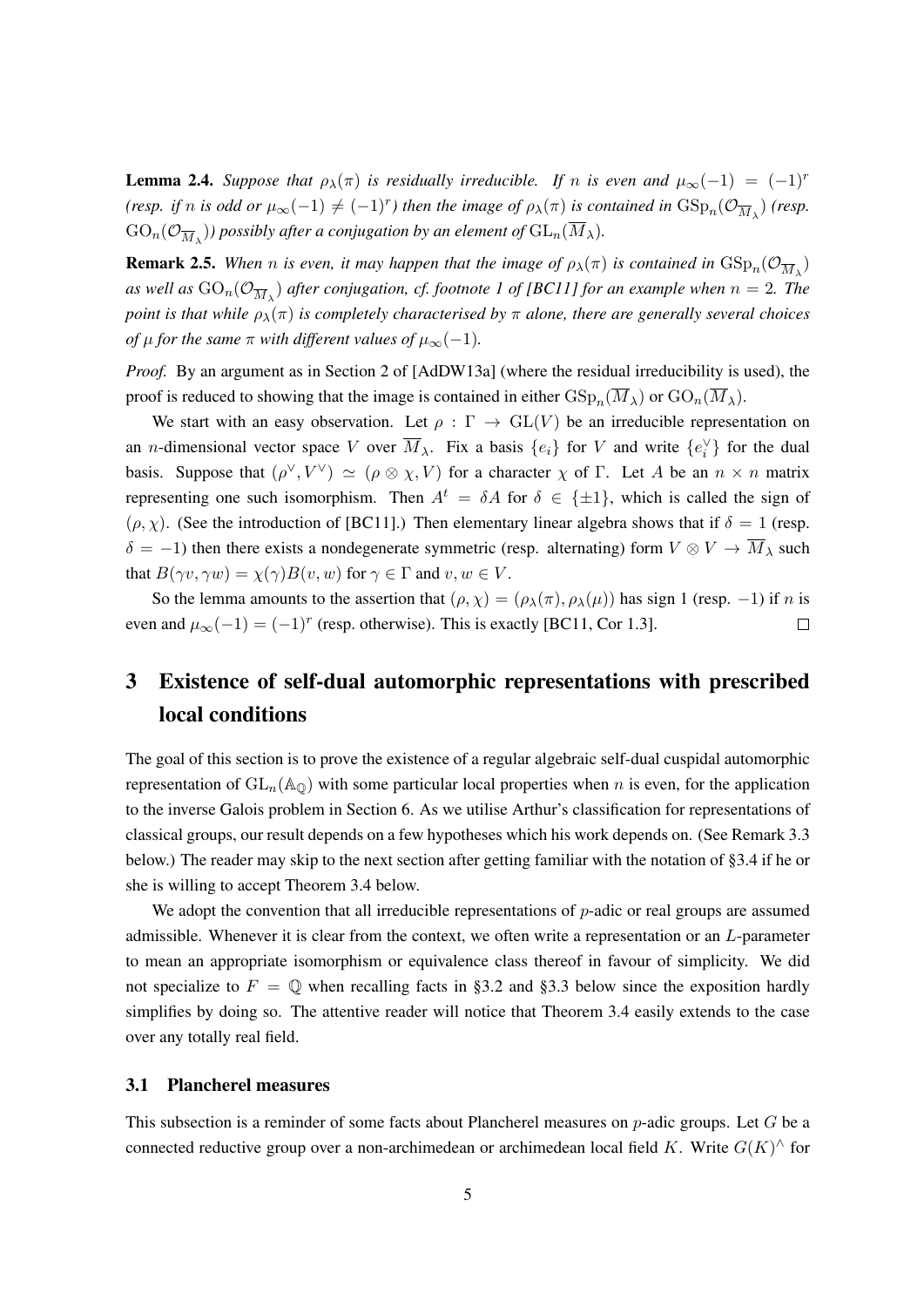the unitary dual of  $G(K)$ , namely the set of all irreducible unitary representations of  $G(K)$  equipped with the Fell topology. Let  $X^{\text{ur}}_{\text{unit}}(G(K))$  denote the set of all unitary unramified characters of  $G(K)$ in the usual sense. (This is  $\text{Im}X(G)$  on page 239 of [Wal03].) Harish-Chandra proved (cf. [Wal03]) that there is a natural Borel measure  $\hat{\mu}^{pl}$  on  $G(K)^{\wedge}$ , called the Plancherel measure, satisfying

$$
\phi(1) = \int_{G(K)^{\wedge}} \hat{\phi}(\tau) \hat{\mu}^{\text{pl}}, \quad \phi \in C_c^{\infty}(G(K)),
$$

where  $\hat{\phi}$  is the function defined by  $\hat{\phi}(\tau) := \text{tr}\tau(\phi)$ . Let  $\Theta(G(K))$  denote the Bernstein variety, which is a (typically infinite) disjoint union of affine algebraic varieties over C. Viewing Θ(*G*(*K*)) also as the set of C-points with complex topology, the association of supercuspidal support defines a continuous map  $\nu: G(K)^\wedge \to \Theta(G(K))$  ([Tad88, Thm 2.2]). In prescribing local conditions for automorphic representations we will often consider the following kind of subsets. The terminology is non-standard and only introduced to save words.

**Definition 3.1.** A subset  $\hat{U}$  of the unitary dual  $G(K)^{\wedge}$  is said to be prescribable if

- $\hat{U}$  *is a Borel set which is*  $\hat{\mu}^{pl}$ -measurable with finite positive volume,
- $\nu(\hat{U})$  *is contained in a compact subset of*  $\Theta(G(K))$ *, and*
- *• for each Levi subgroup L of G and each discrete series σ of L*(*K*)*, consider the function on*  $X^{\text{ur}}_{\text{unit}}(L(K))$  whose value at  $\chi$  is the number of irreducible subquotients lying in  $\hat{U}$  (counted *with multiplicity) of the normalized induction of σ ⊗ χ to G. Then the set of points of discontinuity has measure 0.*

To show the flavour of this somewhat technical definition, we mention three examples for such subsets. The first example is the subset of unramified (resp. spherical) representations in  $G(K)^\wedge$  if *K* is non-archimedean (resp. archimedean). The second example is the set of all  $\tau \in G(K)$ <sup> $\wedge$ </sup> in a fixed Bernstein component, i.e. those *τ* with the same supercuspidal support up to inertia equivalence. Finally the set  $\{\tau \otimes \chi : \chi \in X^{\text{ur}}_{\text{unit}}(G(K))\}$  for a unitary discrete series  $\tau$  of  $G(K)$  also satisfies the requirements. (By a discrete series we mean an irreducible representation whose matrix coefficients are square-integrable modulo center.) If *G* is anisotropic over *K* (which is true if *G* is semisimple) then  $X^{\text{ur}}_{\text{unit}}(G(K))$  is trivial so the last example is a singleton.

#### 3.2 Existence of automorphic representations

In this subsection we recall one of the few existence theorems in [Shi12], which are based on the principle that the local components of automorphic representations at a fixed prime are equidistributed in the unitary dual according to the Plancherel measure. The reader is invited to see its introduction for more references in this direction. There is a different approach to the existence of cuspidal automorphic representations via Poincaré series (without proving equidistribution), cf. [KLS08, §4], [Mui10].

Let *G* be a connected reductive group over a totally real number field *F* such that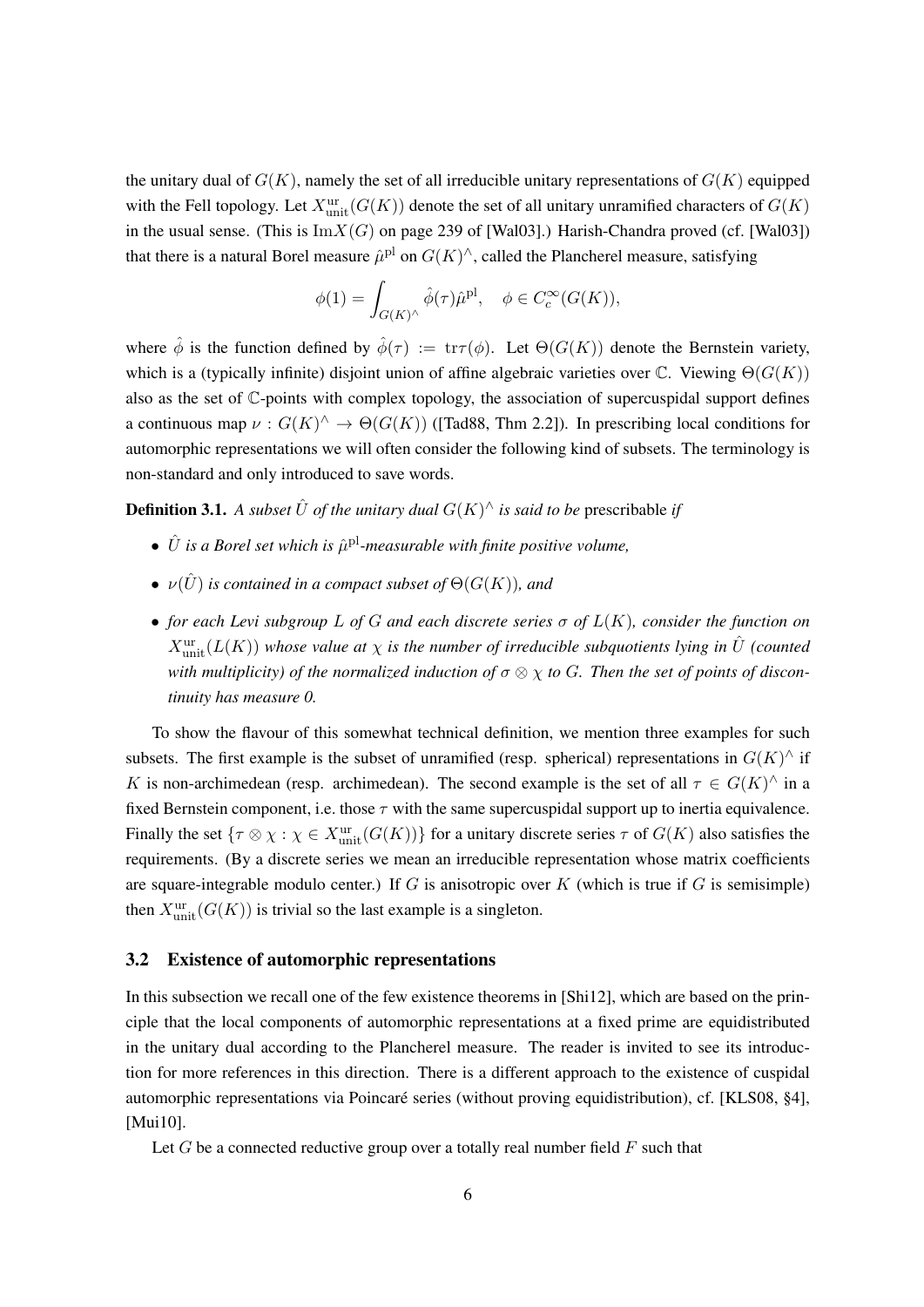- *• G* has trivial center and
- $G(F_w)$  contains an R-elliptic maximal torus for every real place *w* of *F*.

The first condition was assumed in [Shi12] and it is kept here as it is harmless for our purpose below. However it should be possible to dispense with the condition by fixing central character in the trace formula argument there. Now let *S* be a finite set of finite places of *F*. Let  $\hat{\mu}_v^{\text{pl}}$  denote the Plancherel measure on  $G(F_v)^\wedge$  for  $v \in S$ . Let  $\hat{U}_v \subset G(F_v)^\wedge$  be a prescribable subset for each  $v \in S$ .

**Proposition 3.2.** *There exists a cuspidal automorphic representation*  $\tau$  *of*  $G(\mathbb{A}_F)$  *such that* 

- *1.*  $\tau_v \in \hat{U}_v$  for all  $v \in S$ ,
- *2. τ is unramified at all finite places away from S,*
- *3. τ<sup>w</sup> is a discrete series whose infinitesimal character is sufficiently regular for every infinite place w.*

The regularity condition above should be explained. Fix a maximal torus *T* and a Borel subgroup *B* containing *T* in *G* over  $\mathbb C$  (the base change of *G* to  $\mathbb C$  via  $w : F \hookrightarrow \mathbb C$ ). Let  $\Omega$  denote the Weyl group of *T* in *G*. The infinitesimal character  $\chi_w$  of  $\tau_w$  above, which may be viewed as an element of  $X^*(T) \otimes_{\mathbb{Z}} \mathbb{Q}$ , is *sufficiently regular* if there is an  $\sigma \in \Omega$  such that  $\langle \sigma \chi_w, \alpha^\vee \rangle \gg 0$  for every *B*positive coroot  $\alpha^{\vee}$  of *T* in *G*. (Precisely the condition is that  $\langle \sigma \chi_w, \alpha^{\vee} \rangle \geq C$ , where *C* is a large enough constant depending only on *G*, *S* and  ${\{\hat{U}_v\}}_{v \in S}$ .) This condition is independent of the choice of *T* and *B*.

*Proof.* Our proposition is the analogue of Theorem 5.8 of [Shi12] except that a priori a weaker condition on  $\hat{U} := \prod_{v \in S} \hat{U}_v$  is assumed here. Let us explain this point. By the very definition of prescribable subsets, the characteristic function on  $\hat{U}$ , denoted  $\mathbf{1}_{\hat{\mu}}$ , belongs to the class of functions to which Sauvageot's density principle [Sau97, Thm 7.3] applies. (Our last condition in Definition 3.1 corresponds to condition (a)(1) in his theorem.) Hence we can take  $\hat{f}_S = \mathbf{1}_{\hat{U}}$  in [Shi12, Thm 4.11] so that we have the analogue of [Shi12, Cor 4.12] for our  $\hat{U}$ . Therefore the analogue of [Shi12, Thm 5.8] is deduced through the same argument deriving that theorem from [Shi12, Cor 4.12] originally.  $\Box$ 

#### 3.3 Arthur's endoscopic classification for  $SO_{2m+1}$

Arthur [Art13] classified local and global automorphic representations of symplectic and special orthogonal groups via twisted endoscopy relative to general linear groups. For our purpose it suffices to recall some facts in the case of odd orthogonal groups.

Let F be a number field. Denote by  $SO_{2m+1}$  the split special orthogonal group over F. Note that the dual group of  $\text{SO}_{2m+1}$  is  $\text{Sp}_{2m}(\mathbb{C})$ . Write

$$
\xi: \mathrm{Sp}_{2m}(\mathbb{C}) \hookrightarrow \mathrm{GL}_{2m}(\mathbb{C})
$$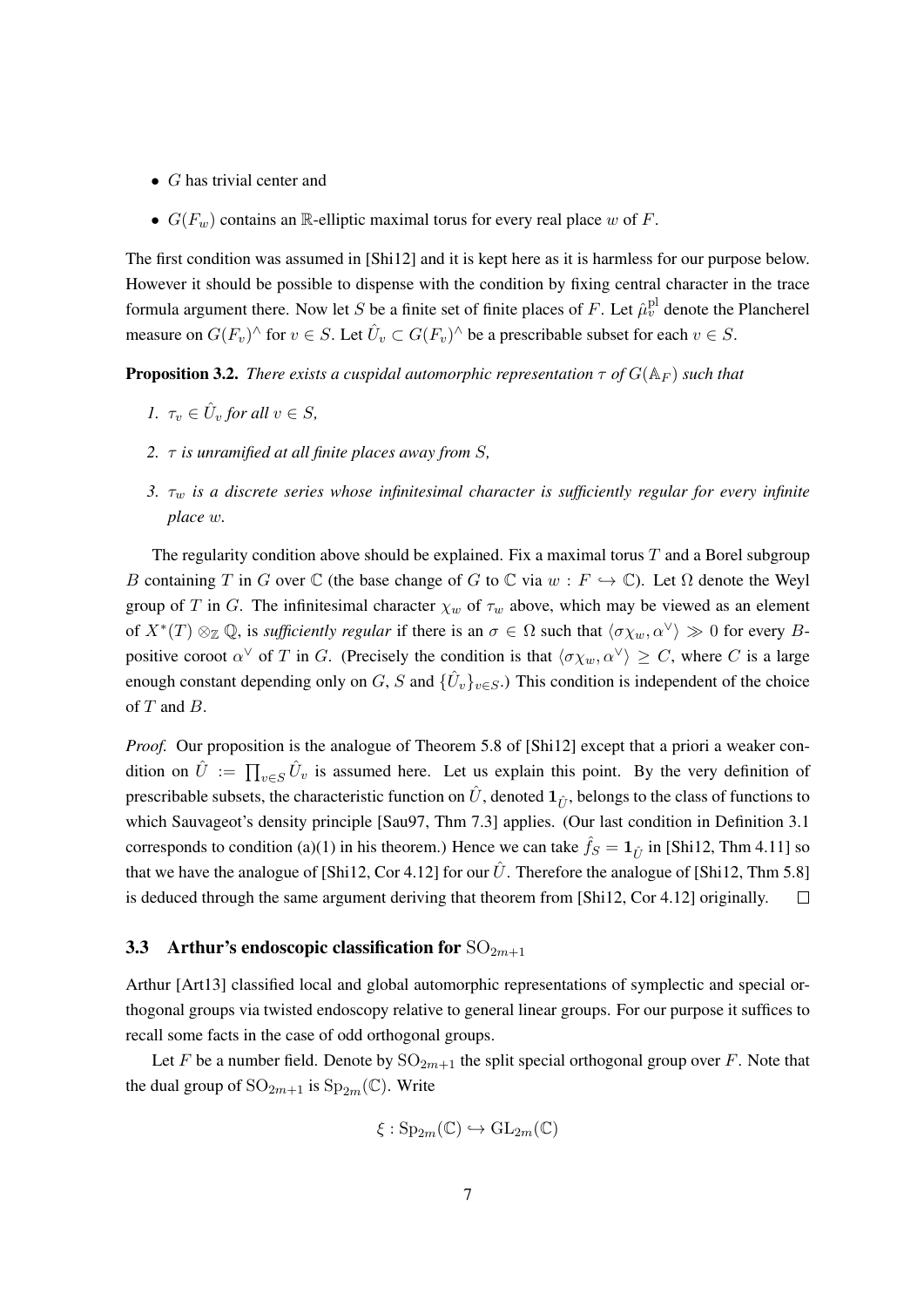for the standard embedding, and put  $\mathcal{L}_{F_v} := W_{F_v}$  (resp.  $\mathcal{L}_{F_v} := W_{F_v} \times SL_2(\mathbb{C})$ ) according as *v* is an infinite (resp. finite) place. An *L*-parameter  $\phi_v : \mathcal{L}_{F_v} \to GL_{2m}(\mathbb{C})$  is said to be *of symplectic type* if it preserves a suitable symplectic form on the 2*m*-dimensional space, or equivalently, if  $\phi$ <sub>*v*</sub> factors through  $\xi$  (after conjugating by an element of  $GL_{2m}(\mathbb{C})$ ). For a place *v* of *F*, let rec<sub>*v*</sub> denote the (unitarily normalised) local Langlands bijection from the set of irreducible representations of  $GL_r(F_v)$  to the set of *L*-parameters  $\mathcal{L}_{F_v} \to GL_r(\mathbb{C})$  for any  $r \in \mathbb{Z}_{\geq 1}$ . When *v* is finite, there is a standard dictionary for going between local *L*-parameters for GL*<sup>r</sup>* and *r*-dimensional Frobeniussemisimple Weil-Deligne representations of W*F<sup>v</sup>* in a bijective manner.

For each local *L*-parameter  $\phi_v : L_{F_v} \to \text{Sp}_{2m}(\mathbb{C})$  (or a local *L*-parameter for  $GL_{2m}$  of symplectic type), Arthur associates an *L*-packet Π*ϕ<sup>v</sup>* consisting of finitely many irreducible representations of  $SO_{2m+1}(F_v)$ . Moreover each irreducible representation belongs to the *L*-packet for a unique parameter (up to equivalence). If  $\phi_v$  has finite centraliser group in  $Sp_{2m}(\mathbb{C})$  so that it is a discrete parameter, then  $\Pi_{\phi_v}$  consists only of discrete series. A similar construction was known earlier by Langlands (deriving from Harish-Chandra's results on real reductive groups) when *v* is an infinite place of *F*.

Now let  $\tau$  be a discrete automorphic representation of  $SO_{2m+1}(\mathbb{A}_F)$ . Arthur shows the existence of a self-dual isobaric automorphic representation  $\pi$  of  $GL_{2m}(\mathbb{A}_F)$  which is a functorial lift of  $\tau$ along the embedding  $Sp_{2m}(\mathbb{C}) \hookrightarrow GL_{2m}(\mathbb{C})$ . In the generic case (in Arthur's sense, i.e. when the  $SL_2$ -factor in the global *A*-parameter for  $\tau$  has trivial image), this means that for the unique  $\phi_v$  such that  $\tau_v \in \Pi_{\phi_v}$ , we have

$$
\mathrm{rec}_v(\pi_v) \simeq \xi \phi_v, \quad \forall v.
$$

Remark 3.3. *Arthur's result [Art13] is conditional mainly because the stabilisation of the twisted trace formula is yet to be established. Good news is that Moeglin and Waldspurger have been actively making progress on this issue (five preprints are already available when our paper is written) so we expect his result to become unconditional soon. (There are a few technical results to be completed, cf. [ST, Footnote 10] for a discussion, but these are all relatively minor and to be addressed by ongoing projects by others.) For this reason the authors think that one need not strive hard to avoid using them. However see Remark 3.5 below for a possible alternative.*

#### 3.4 Application: Existence of self-dual representations

We seek self-dual representations with specific local conditions. To describe them we need to set things up. It is enough to restrict the material of previous subsections to the case  $F = \mathbb{Q}$ . Let *n* be a positive *even* integer. Let *p, q, t* be distinct rational primes and assume that the order of *q* mod *p* is *n*. Denote by  $\mathbb{Q}_{q^n}$  an unramified extension of  $\mathbb{Q}_q$  of degree *n*. Choose a tamely ramified character  $\chi_q:\mathbb{Q}_{q^n}^\times\to\mathbb{C}^\times$  of order  $2p$  such that  $\chi_q(q)=-1$  and  $\chi_q|_{\mathbb{Z}_{q^n}^\times}$  is of order  $p$  (cf. Section 3.1 of [KLS08] and the definition of maximal induced places of order *p* made in Part I (Section 6 of [AdDW13a]). By local class field theory we also regard  $\chi_q$  as a character of  $G_{\mathbb{Q}_q}$  (or  $\mathrm{W}_{\mathbb{Q}_q}$ ). Put

$$
\rho_q := \operatorname{Ind}_{G_{\mathbb{Q}_{q^n}}}^{G_{\mathbb{Q}_q}} (\chi_q).
$$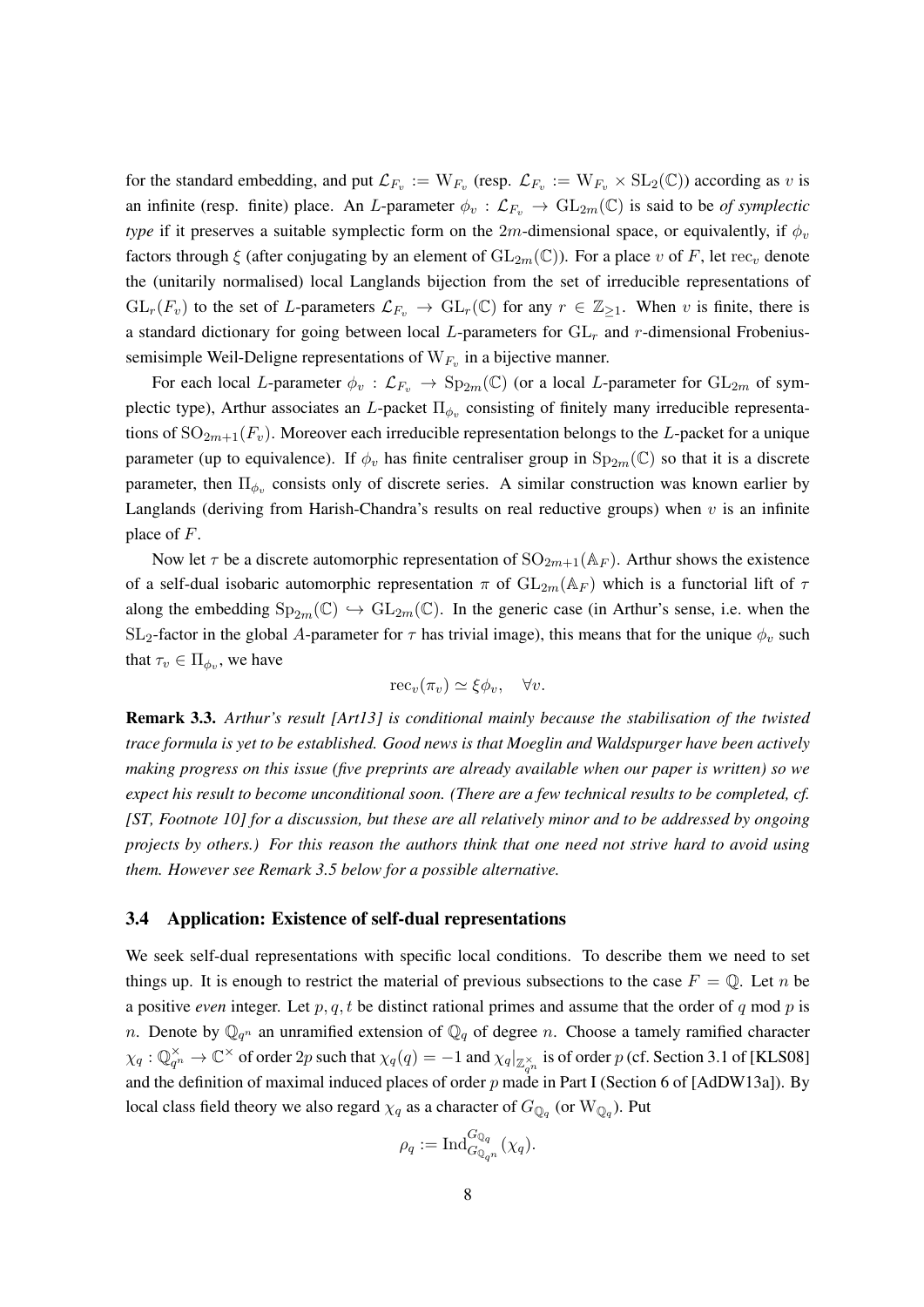We write  $WD(\rho_q)$  for the associated Weil-Deligne representation, giving rise to a local *L*-parameter  $\phi_q$  for  $GL_n(\mathbb{Q}_q)$ . Since  $\rho_q$  is irreducible and symplectic ([KLS08, Prop 3.1]), the parameter  $\phi_q$ factors through  $SO_{n+1}(\mathbb{C}) = Sp_n(\mathbb{C}) \subset GL_n(\mathbb{C})$  (after conjugation if necessary) and defines a discrete *L*-parameter of  $\text{SO}_{n+1}(\mathbb{Q}_q)$ . So the *L*-packet  $\Pi_{\phi_q}$  consists of finitely many discrete series of  $SO_{n+1}(\mathbb{Q}_q)$ . (In fact [KLS08, §5.3] exploits the fact due to Jiang and Soudry, cf. [JS03, Thm 6.4] and [JS04, Thm 2.1], that  $\Pi_{\phi_q}$  contains a generic supercuspidal representation. In our method it suffices to have the weaker fact that  $\pi_{\phi_q}$  contains a discrete series.)

It is a little more complicated to explain the objects at  $t$ . Let  $St_2$  denote the Steinberg representation of  $GL_2(\mathbb{Q}_t)$  which appears as a subquotient of the unnormalized parabolic induction of the trivial character. Since St<sub>2</sub> has trivial central character, it corresponds to an *L*-parameter valued in SL<sub>2</sub>( $\mathbb{C}$ ). Let *M* be a Levi subgroup of SO<sub>n+1</sub> isomorphic to SO<sub>3</sub>  $\times$  (GL<sub>1</sub>)<sup> $\frac{n}{2}-1$ </sup> so that  $\hat{M} \simeq$   $SL_2(\mathbb{C}) \times GL_1(\mathbb{C})^{\frac{n}{2}-1}$ . Consider a local *L*-parameter  $\phi_t^M : W_{\mathbb{Q}_t} \times SL_2(\mathbb{C}) \to \hat{M}$  having the form

$$
\phi_t^M = \left(\text{rec}_t(\text{St}_2), \phi_1, \cdots, \phi_{\frac{n}{2}-1}\right), \quad \phi_i \in X^{\text{ur}}_{\text{unit}}(W_{\mathbb{Q}_t}),
$$

where  $X_{\text{unit}}^{\text{ur}}(W_{\mathbb{Q}_t})$  denotes the set of unitary unramified characters of  $W_{\mathbb{Q}_t}$ . Then  $\phi_t^M$  is a discrete parameter for *M*. Writing  $\eta^M : \hat{M} \hookrightarrow \text{Sp}_n(\mathbb{C})$  for a Levi embedding (canonical up to conjugacy), we see that  $\xi \eta^M \phi_t^M$  is the *L*-parameter for  $GL_n$  corresponding to the *n*-dimensional Weil-Deligne representation

$$
\operatorname{rec}_{t}(\operatorname{St}_{2}) \oplus \left( \bigoplus_{i=1}^{\frac{n}{2}-1} \phi_{i} \oplus \phi_{i}^{-1} \right).
$$

Arthur associates a local *L*-packet  $\Pi_{\phi_t^M}$  of irreducible  $M(\mathbb{Q}_t)$ -representations to  $\phi_t^M$ . Define  $\hat{U}_t$  to be the set of all irreducible subquotients of the parabolic induction of  $\tau_t^M \otimes \chi$  from  $M(\mathbb{Q}_t)$  to  $\mathrm{SO}_{n+1}(\mathbb{Q}_t)$ as  $\tau_t^M$  runs over  $\Pi_{\phi_t^M}$  and  $\chi$  runs over  $X_{\text{unit}}^{\text{ur}}(M(\mathbb{Q}_t))$ . Since the effect of the parabolic induction on *L*-parameters is simply composition with  $\eta^M$  (this is implicit in the proof of the proposition 2.4.3 in [Art13]), the *L*-parameter for any  $\tau_t \in \hat{U}_t$  has the following form (after composing with  $\xi$ ):

$$
\lambda_0 \text{rec}_t(\text{St}_2) \oplus \left( \bigoplus_{i=1}^{\frac{n}{2}-1} \lambda_i \phi_i \oplus \lambda_i^{-1} \phi_i^{-1} \right), \quad \lambda_i \in X^{\text{ur}}_{\text{unit}}(W_{\mathbb{Q}_t}), \ 0 \le i \le \frac{n}{2} - 1. \tag{3.2}
$$

Notice that  $\hat{U}_t$  is a prescribable subset. Among the conditions of Definition 3.1 we only check the last one as the others are reasonably easy. By the way  $\hat{U}_t$  is constructed, the function on  $X_{\text{unit}}^{\text{ur}}(L(F))$  in that condition is either identically zero unless  $L = M$  (up to conjugacy) and  $\sigma$  is in the  $X_{\text{unit}}^{\text{ur}}(L(F))$ orbit of  $\tau_t^M$  for some  $\tau_t^M \in \Pi_{\phi_t^M}$ . So we may assume that  $L = M$  and that  $\sigma = \tau_t^M$ . Then a version of the generic irreducibility of parabolic induction (see [Sau97, Thm 3.2] attributed to Waldspurger, cf. the fourth entry in Appendix A of [Shi12] for a minor correction) implies that the function is the constant function 1 away from a closed measure zero set. This verifies the condition as desired.

**Theorem 3.4.** *There exists a cuspidal automorphic representation*  $\pi$  *of*  $GL_n(\mathbb{A}_{\mathbb{O}})$  *such that* 

*(i)*  $\pi$  *is unramified away from q and t,*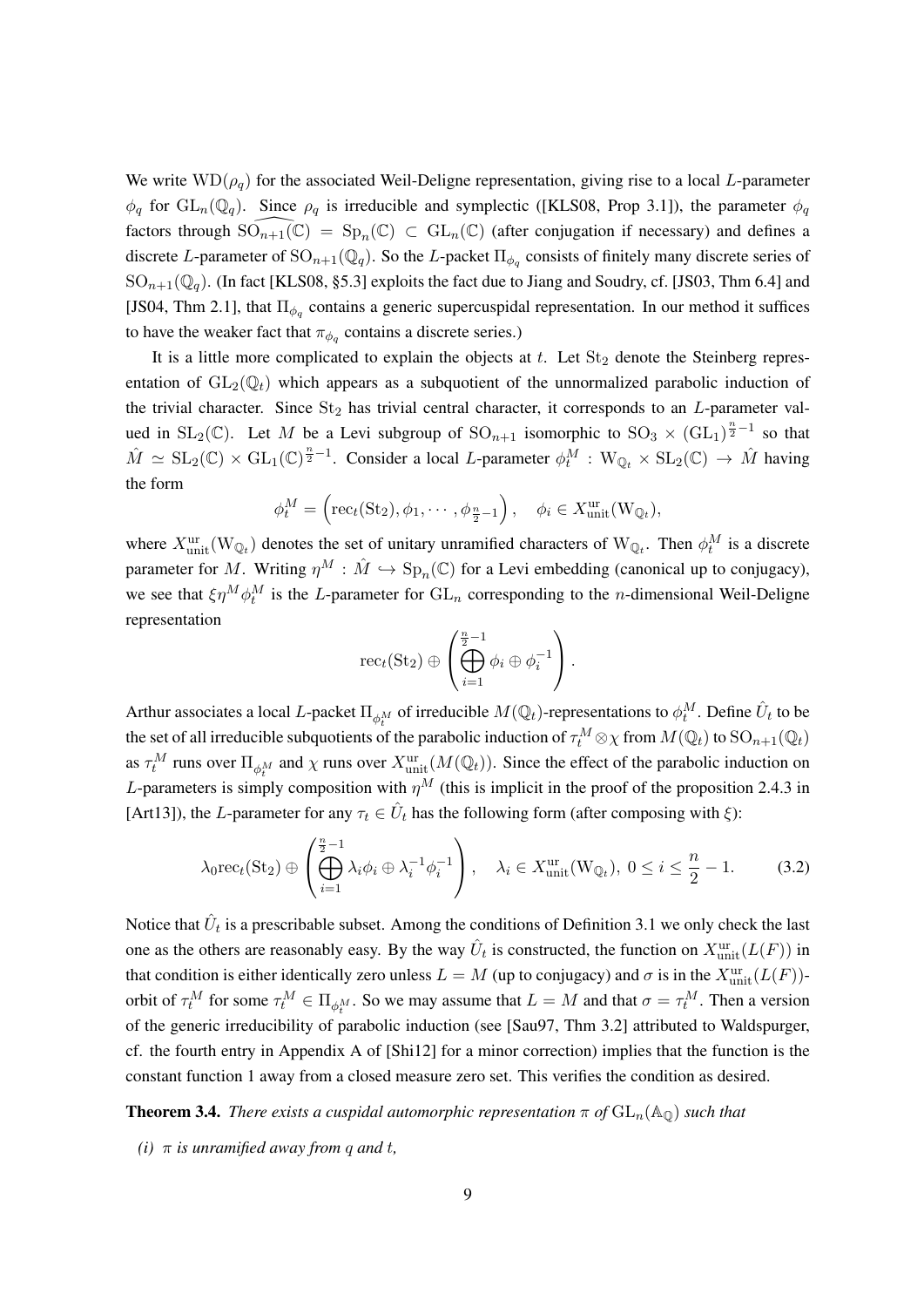- $(iii) \text{rec}_q(\pi_q) \simeq \text{WD}(\rho_q)$ ,
- *(iii)*  $rec_t(\pi_t)$  *has the form* (3.2)*,*
- *(iv) π<sup>∞</sup> is of symplectic type and regular algebraic,*
- $(\nu)$   $\pi \simeq \pi^{\vee}$ *, and*
- *(vi) the central character of π is trivial.*

As we rely on Arthur's work [Art13], our theorem is conditional as explained in Remark 3.3.

*Proof.* Apply Proposition 3.2 with  $S = \{q, t\}$ ,  $\hat{U}_q = \prod_{\phi_q}$  and  $\hat{U}_t$  as above. We have seen that  $\hat{U}_q$  and  $\hat{U}_t$  are prescribable. Hence there exists a cuspidal automorphic representation  $\tau$  of  ${\rm SO}_{2n+1}({\mathbb A}_{{\mathbb Q}})$  such that

- 1.  $\tau_v$  is unramified at every finite place  $v \notin \{q, t\}$ ,
- 2.  $\tau_q \in \Pi_{\phi_q}$ ,
- 3.  $\tau_t \in \hat{U}_t$ ,
- 4.  $\tau_{\infty}$  is a discrete series whose infinitesimal character is sufficiently regular.

Then the functorial lift  $\pi$  of  $\tau$  as in §3.3 has the desired properties (i)–(v) of the theorem by construction. (To verify the regular algebraicity of  $\pi$ , it is enough to note that the 2*n*-many exponents for *z/* $\bar{z}$  in the parameter for  $\pi_{\infty}$ , coming from that of  $\tau_{\infty}$ , at infinite places are in  $\frac{1}{2}\mathbb{Z}\backslash\mathbb{Z}$  and mutually distinct, cf. the bottom line of [KLS08, p.557].) To see the cuspidality of  $\pi$ , it suffices to note that the parameter for  $\pi$  is generic in Arthur's sense thanks to condition 4 above,<sup>1</sup> hence  $\pi_q$  is supercuspidal since  $\operatorname{rec}_q(\pi_q) \simeq \text{WD}(\rho_q)$ , which is irreducible. Finally (vi) is derived from the fact that the central character is trivial at (almost) all finite places. Indeed the central character corresponds to the determinant of the *L*-parameter for  $\pi$  at each place via local class field theory, but the determinant is trivial since the parameter factors through  $\text{SO}_{n+1}(\mathbb{C})$ .  $\Box$ 

The existence of  $\tau$  can be shown by using Theorem 5.13 of [Shi12], which is obtained via the simple trace formula for *G*, instead of using Proposition 3.2, at the expense of losing control of ramification at two auxiliary primes (but with the ability to choose  $\tau_\infty$  to be any discrete series).

Remark 3.5. *We sketch the idea for a different approach, which would make the results of this section (thus also the main theorem of this paper) unconditional if the details are worked out. (However we have not pursued this path for the reason mentioned in Remark 3.3.) The idea is to imitate the arguments for [CC09, Thm 3.2] to prove the existence of π without going through representations of*

<sup>&</sup>lt;sup>1</sup>Here we are excluding the possibility that the global parameter for  $\tau$  is non-generic at the same time as  $\tau_q$  belongs to a non-generic *A*-packet, in which case the parameter for  $\pi_q$  would be the transfer of the non-generic parameter for  $\tau_q$  (so not supercuspidal). We thank Gordan Savin for asking to clarify.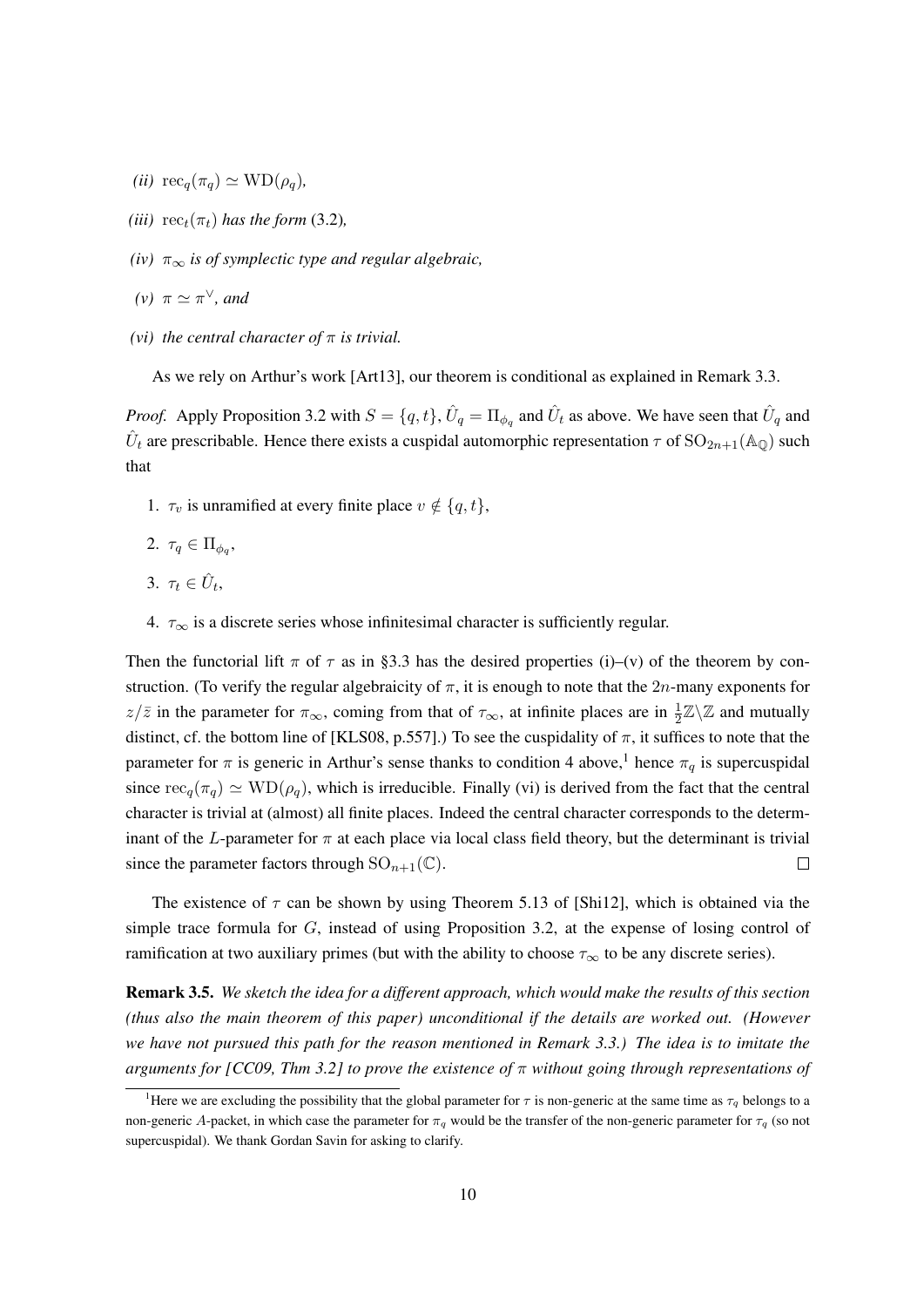*G (thus avoiding the use of twisted endoscopy) via the simple twisted trace formula for* GL*<sup>n</sup> as long as one is willing to allow ramification at one auxiliary prime in (i). (This is harmless for our purpose.) To this end one describes test functions at q, t and infinite place using the twisted Paley-Wiener theorem due to Rogawski and Mezo and show that the geometric side the trace formula is nonzero.*

# 4 Compatible systems attached to the RAESDC representations from the previous section

Let *n* be an even integer and let *t* be an arbitrary prime. Choose a prime *p* different from *t* such that  $p \equiv 1 \mod n$ . Chebotarev's density theorem allows us to choose a prime *q* different from *t* (out of a positive density set) such that  $q^{n/2} \equiv -1 \mod p$ .

From now on, we will restrict to triples of primes satisfying these conditions, and we will keep the notation  $p, q, t$  for these primes, chosen in the order specified above. This notation is also compatible with the one in the previous section.

Consider an automorphic representation  $\pi$  as in Theorem 3.4 and the trivial character **1** of  $\mathbb{A}_{\mathbb{Q}}^{\times}/\mathbb{Q}^{\times}$ . Then  $(\pi, 1)$  is a RAESDC representation by construction, to which the facts of Section 2 apply. So there are a number field  $M \subset \mathbb{C}$  and a compatible system of Galois representations  $\rho_{\lambda}(\pi) : G_{\mathbb{Q}} \to$  $GL_n(\overline{M}_\lambda)$  as  $\lambda$  ranges over all places of  $M$  with the following properties for every  $\lambda$  (below,  $\ell$  denotes the rational prime dividing  $\lambda$ ).

- (1)  $\rho_{\lambda}(\pi) \cong \rho_{\lambda}(\pi)^{\vee} \otimes \chi_{\text{cyc}}^{1-n}$  and det  $\rho_{\lambda}(\pi) = \chi_{\text{cyc}}^{n(1-n)/2}$ ,
- (2)  $\rho_{\lambda}(\pi)$  and its residual representation are absolutely irreducible if  $\lambda \nmid p, q$ ,
- (3)  $\rho_{\lambda}(\pi)$  is unramified away from  $R = \{q, t\}$  and the residue characteristic of  $\lambda$ ,
- (4)  $\rho_{\lambda}(\pi)|_{G_{\mathbb{Q}_{\ell}}}$  is de Rham and has Hodge-Tate weights as described in Section 2; in particular they are independent of  $\lambda$  and distinct,
- (5)  $\rho_{\lambda}(\pi)|_{G_{\mathbb{Q}_{\ell}}}$  is crystalline if  $\ell \notin R$ ,
- (6)  $\rho_{\lambda}(\pi)$  has image in  $GSp_n(\mathcal{O}_{\overline{M}_{\lambda}})$  (after a conjugation) by Lemma 2.4 if  $\lambda \nmid p, q$ ,
- (7) The multiplier of  $\rho_{\lambda}(\pi)$  is  $\chi^{1-n}_{\text{cyc}}$ ,
- (8)  $\text{WD}(\rho_{\lambda}(\pi)|_{G_{\mathbb{Q}_q}})^{\text{F-ss}} \simeq \text{WD}(\rho_q) \otimes |\cdot|^{(1-n)/2} \text{ if } \lambda \nmid q.$  In particular,  $\rho_{\lambda}(\pi)|_{G_{\mathbb{Q}_q}} \simeq \rho_q \otimes \alpha_{\lambda}$ , where  $\alpha_{\lambda}: G_{\mathbb{Q}_q} \to \overline{M}_{\lambda}^{\times}$  is an unramified character (i.e. *q* is a maximally induced place of order *p* in the terminology of Part I [AdDW13a]), Section 6, and
- (9)  $WD(\rho_{\lambda}(\pi)|_{G_{\mathbb{Q}_t}})^{F-ss}$  has the form (3.2) if  $\lambda \nmid t$ . In particular the image of  $I_t$  under  $\rho_{\lambda}(\pi)$  is generated by a transvection, because  $rec_t(St_2)$  is the Weil-Deligne representation having restriction to  $I_t$  of the form  $(1, N)$  with  $N =$  $\left(\begin{array}{cc} 0 & 1 \\ 0 & 0 \end{array}\right)$ .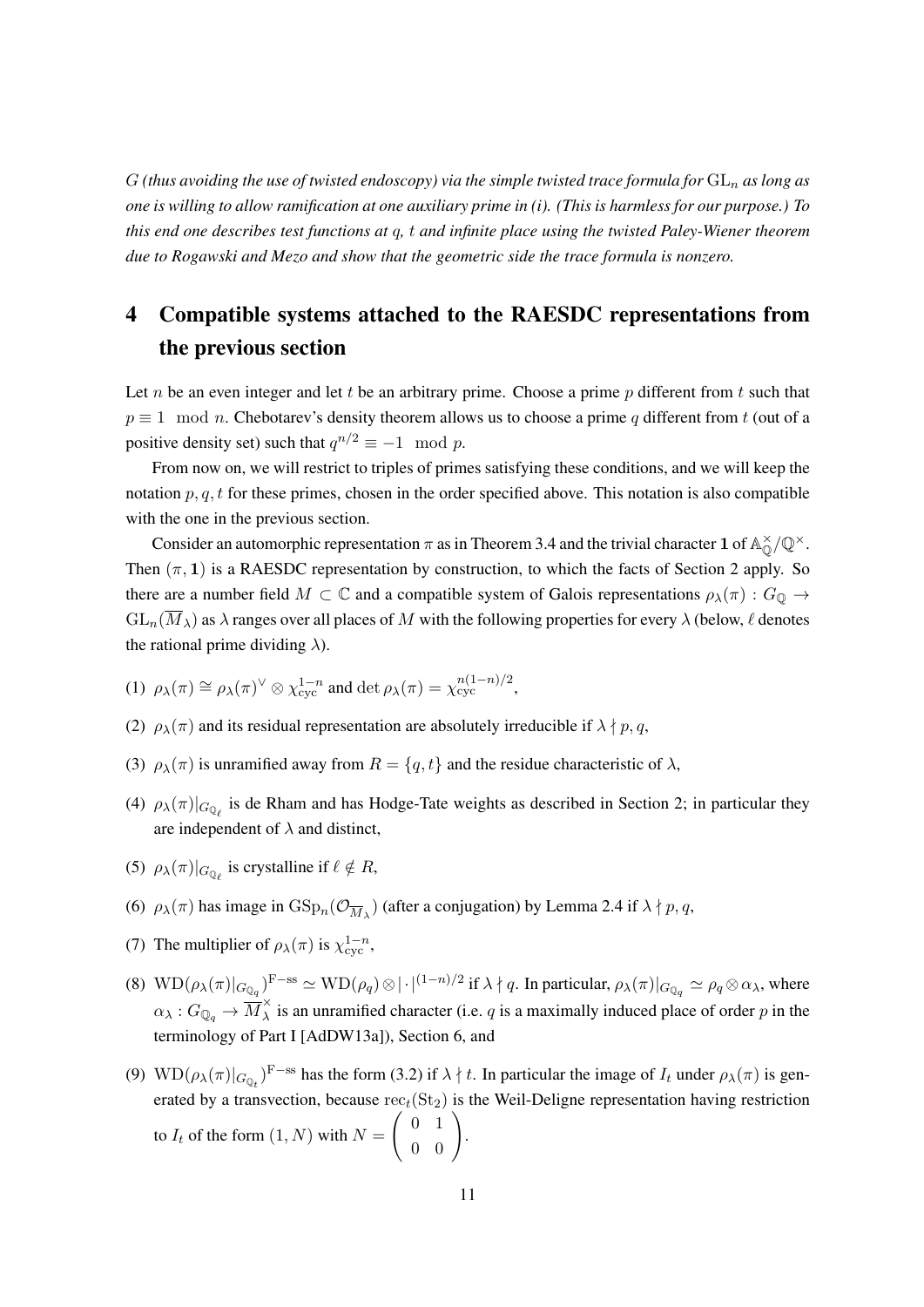All these are easy consequences of the facts recollected in Section 2. Note that for  $\lambda \nmid p, q$ , the residual representation of  $\rho_{\lambda}(\pi)$  is irreducible since its restriction to  $G_{\mathbb{Q}_q}$  is irreducible for the reason that  $\rho_q$  modulo  $\lambda$  is irreducible ([KLS08, Prop 3.1]). In particular the irreducibility hypothesis of Lemma 2.4 is satisfied. After a conjugation we may and will assume that the image lies in  $GSp_n(\mathcal{O}_{M_\lambda})$ . The determinant of  $\rho_\lambda(\pi)$  is computed easily by relating it to the central character of  $\pi$ , which is trivial (Theorem 3.4 (vi)), keeping in mind that the normalisation of the correspondence involves a twist by  $|\cdot|^{(1-n)/2}$ , cf. part (5) of Section 2. Finally in order to see the second isomorphism follows from the first in (8), observe that  $WD(\rho_q)$  is already Frobenius semisimple. Since  $\rho_q$  is irreducible, this forces  $WD(\rho_\lambda(\pi)|_{G_{\mathbb{Q}_q}})$  to be already Frobenius semisimple. Thus  $\text{WD}(\rho_\lambda(\pi)|_{G_{\mathbb{Q}_q}}) \simeq \text{WD}(\rho_q) \otimes |\cdot|^{(1-n)/2}$ , which implies that  $\rho_\lambda(\pi)|_{G_{\mathbb{Q}_q}} \simeq \rho_q \otimes |\cdot|^{(1-n)/2}$  since WD is a fully faithful functor.

### 5 Level-lowering and transvections

Throughout this section *π* will denote the (fixed) automorphic representation considered in Section 4, and  $(\rho_{\lambda}(\pi))_{\lambda}$ , for  $\lambda$  running through the primes of a number field  $M \subset \mathbb{C}$ , the compatible system attached to  $\pi$ . As before we denote by  $\overline{\rho}_{\lambda}(\pi)$  the residual representation of  $\rho_{\lambda}(\pi)$ .

The aim of this section is to study the transvection contained in the image of  $\rho_{\lambda}(\pi)$  given by its restriction to  $I_t$ , for every  $\ell \neq t$ ,  $\lambda \mid \ell$ . We want to show that when reducing modulo  $\lambda$  this transvection is preserved, or equivalently, that the residual mod  $\lambda$  representation is ramified at *t*, at least for a density one set of primes *ℓ* and every *λ | ℓ*. The main tool will be a level-lowering argument based on Theorem 4.4.1 of [BLGGT14].

One of the hypotheses in this theorem is that, when restricted to the Galois group of a suitable cyclotomic extension, the residual representation is irreducible. The following lemma will be used to meet this requirement:

Lemma 5.1. *There exists a set L of Dirichlet density one of rational primes with the following property:*

*For any*  $\ell \in \mathcal{L}$ , for any  $\lambda \mid \ell$  *and any quadratic field extension*  $F/\mathbb{Q}$  *such that q and t are*  $a$  *unramified, the representation*  $\overline{\rho}_{\lambda}(\pi)|_{G_{F(\zeta_{\ell})}}$  *is irreducible.* 

*Proof.* By Proposition 5.3.2 of [BLGGT14], there exists a set  $\mathcal{L}_0$  of Dirichlet density one of rational primes  $\ell$  such that, for any  $\lambda \mid \ell$ , if  $\rho_{\lambda}(\pi)$  is irreducible, then  $\overline{\rho}_{\lambda}(\pi)|_{G_{\mathbb{Q}(\zeta_{\ell})}}$  is irreducible. The set  $\mathcal{L} = \mathcal{L}_0 \setminus \{q\}$  satisfies that, for all  $\ell \in \mathcal{L}$ , for all  $\lambda \mid \ell, \overline{\rho}_{\lambda}(\pi)|_{G_{\mathbb{Q}(\zeta_{\ell})}}$  is irreducible because so is  $\rho_{\lambda}(\pi)$ due to the parameter at  $q$ . We will now prove that  $\mathcal L$  has the property stated in the lemma.

Let  $2 < \ell \in \mathcal{L}, \lambda \, | \, \ell$  and let  $F/\mathbb{Q}$  be a quadratic field extension, unramified at q and t. If the equality  $\overline{\rho}_{\lambda}(\pi)(G_{F(\zeta_{\ell})}) = \overline{\rho}_{\lambda}(\pi)(G_{\mathbb{Q}(\zeta_{\ell})})$  holds then we are done. Otherwise, denote by *K* the number field such that  $G_K = \ker \overline{\rho}_\lambda(\pi)$ . Since the equality above does not hold,  $F(\zeta_\ell) \cap K \not\subseteq \mathbb{Q}(\zeta_\ell)$ . But the only primes in *K*/ $\mathbb{Q}$  which can ramify are *q*, *t* and  $\ell$ . Hence the field extension  $(F \cap K)/\mathbb{Q}$ has degree at most 2, ramifies only at  $\ell$ , and is not contained in  $\mathbb{Q}(\zeta_{\ell})$ . This is a contradiction.  $\Box$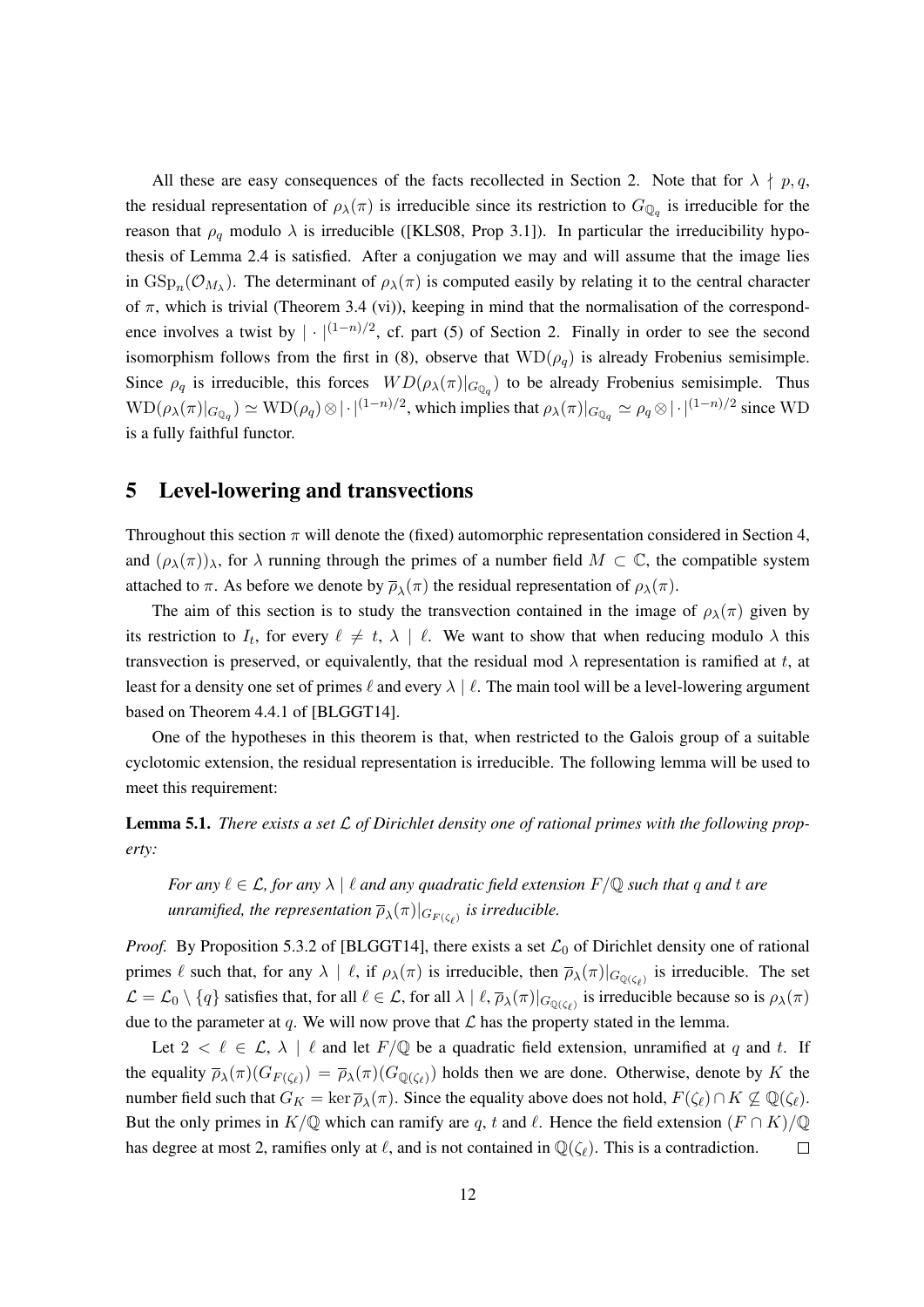For the remainder of the section, let *L* be a set of Dirichlet density one of rational primes satisfying the property in Lemma 5.1.

The following lemma allows us to control the case where a residual representation in our system can lose ramification at *t*, at least over certain imaginary quadratic fields.

**Lemma 5.2.** Let F be an imaginary quadratic field such that  $t$  and  $q$ , the primes where  $\pi$  ramifies, *are split. Then among the primes*  $\ell \in \mathcal{L}$  *that are split in* F, *there are only finitely many*  $\ell$  *such that the residual representation ρ<sup>λ</sup>* (*π*) *is unramified at t for some λ above ℓ. In particular, the residual mod λ representation contains a transvection given by the image of*  $I_t$  *for all but finitely many primes*  $\ell \in \mathcal{L}$ *that are split in*  $F$ *, for every*  $\lambda \mid \ell$ *.* 

*Proof.* We restrict our reasoning to primes  $\ell$  that are split in *F*, different from *q, t,* and belonging to *L*. Note that we can apply Lemma 5.1 to the residual mod *λ* representation.

Observe that, since *t* is split in *F*, for every  $\ell \neq t$  and every  $\lambda \mid \ell$ , the restriction  $\rho_{\lambda}(\pi)|_{G_F}$  ramifies at the primes in  $F$  above  $t$ , and of course, if we assume that the mod  $\lambda$  representation becomes unramified at *t* then the same happens to its restriction to  $G_F$ . Thus, we can work over  $G_F$  and this is the setting where the problem of losing ramification can be attacked because the available levellowering results only work, to this day, over CM fields. By (quadratic) base change due to Arthur and Clozel, the restriction to  $G_F$  of our compatible system is also attached to an automorphic representation, namely the base change  $\pi_F$  of  $\pi$ , an automorphic representation of  $GL_n(\mathbb{A}_F)$ . (Note that  $\pi_F$ is cuspidal since  $\rho_{\lambda}(\pi)|_{G_F}$  is absolutely irreducible and that  $\pi_F$  paired with the trivial character is a polarised representation in the sense of [BLGGT14]. Obviously  $\pi_F$  is also regular algebraic, so we can speak of a compatible system attached to  $\pi_F$ .)

Thus, we take a prime  $\ell$  split in  $F, \ell \in \mathcal{L}$ , and we assume that  $\overline{\rho}_{\lambda}(\pi)$  (and, a fortiori, its restriction to  $G_F$ ) is unramified at *t* (the primes in *F* dividing *t*, respectively). To ease notation, let  $\overline{\rho}_{F,\lambda} := \overline{\rho}_{\lambda}(\pi)|_{G_F}$ . This residual representation has an automorphic lift  $\rho_{\lambda}(\pi_F)$  given by the *λ*-adic representation attached to  $\pi_F$ , and since  $ρ_λ(π_F)$  is ramified at the primes above *t* while  $ρ_{Fλ}$  is not, we can apply a level-lowering result in this situation. Namely, we want to apply Theorem 4.4.1 from [BLGGT14] taking *S* to be the ramification set of  $\bar{p}_{F,\lambda}$ , i.e., we will take  $S = \{\ell, q\}$ . In particular, *t* will not be in *S*. Let us first discuss the idea informally before going into details. The theorem gives, for a residual representation that is known to be automorphic, the existence of another automorphic lift with prescribed local types, under some conditions that are met in our situation. We insist on the new automorphic lift to have the same local type at ramified primes as the given one except at the places above *t* where we are assuming the residual representation to be unramified, since we want this new automorphic form to be unramified at the places above *t*. This is the reason why, in our situation, this theorem can be considered as a level-lowering result.

Going back to Theorem 4.4.1 of [BLGGT14], we need to check the two conditions there. The *λ*-adic lift  $ρ<sub>λ</sub>(π<sub>F</sub>)$  is potentially diagonalisable at the primes dividing  $\ell$  whenever  $\ell$  is sufficiently large, because then we are in a Fontaine-Laffaille situation (cf. Lemma 1.4.3 (2) of [BLGGT14] for a precise statement of the criterion for potential diagonalisability). This verifies the first condition. The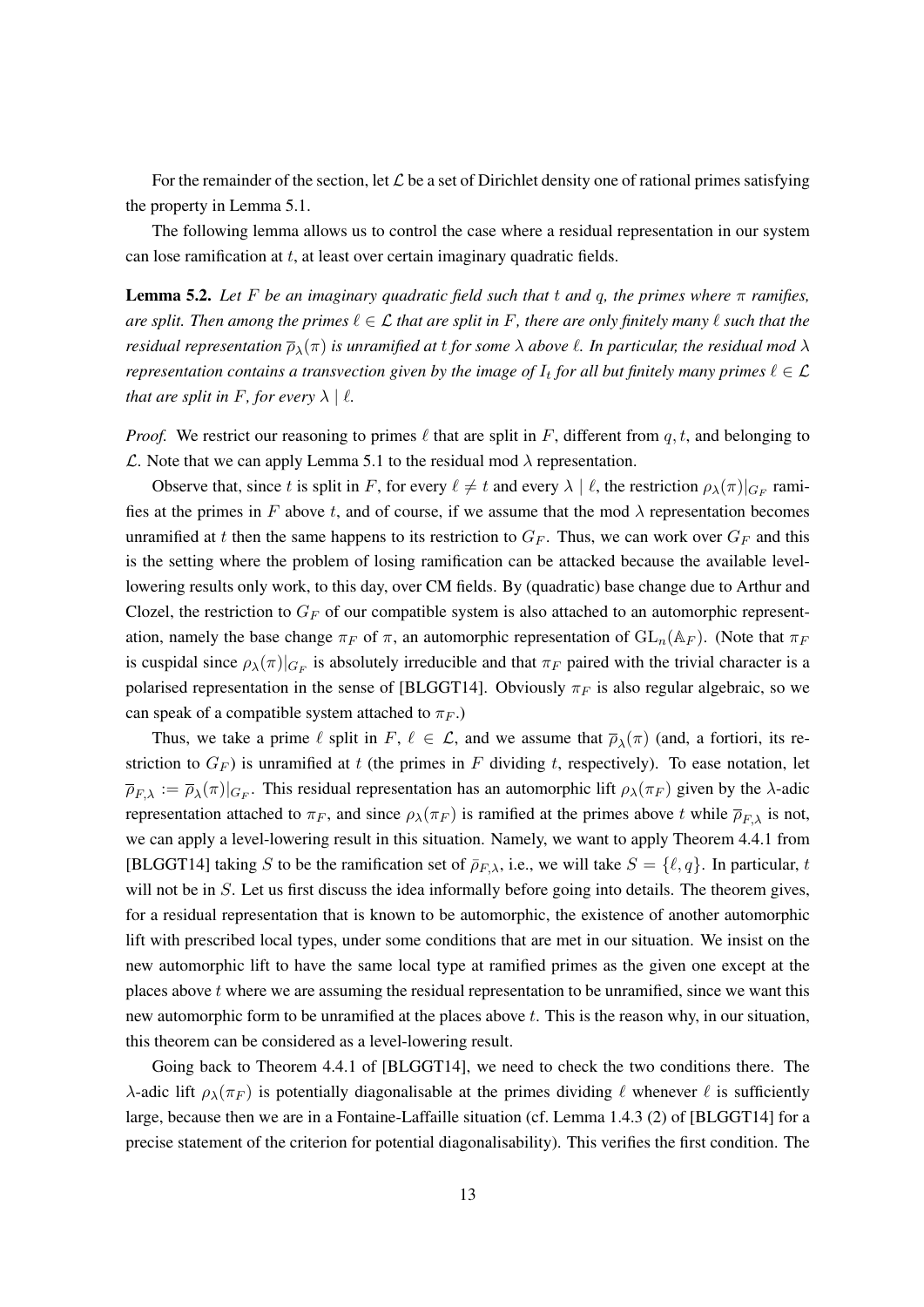second condition is immediately satisfied by Lemma 5.1 and  $\ell \in \mathcal{L}$ . We choose one place dividing *q* and one place dividing  $\ell$  in *F* and if we call *S'* the set of these two primes, for any  $v \in S'$  we fix as *n*-dimensional *λ*-adic representation  $\rho_v$  of  $G_{F_v}$  the restriction to  $G_{F_v}$  of  $\rho_\lambda(\pi_F)$ . Having this fixed, we can apply Theorem 4.4.1 in [BLGGT14] to conclude that there exists another automorphic representation  $\pi_F'$  of  $\mathrm{GL}_n(\mathbb{A}_F)$  such that:

- (1)  $\pi'_{F}$  is cuspidal, regular algebraic, and polarisable in the sense of [BLGGT14] (more precisely RAECSDC when paired with a suitable Hecke character; this is analogous to the RAESDC representation in Section 2 except that conjugate self–duality replaces self–duality there), in particular equipped with an associated compatible system  $(\rho_\mu(\pi_F'))_\mu$ , indexed by the primes  $\mu$  of some number field *M′* ,
- (2)  $\pi'_F$  is unramified outside *S*,
- (3) there is a place  $\lambda'$  of  $M'$  above  $\ell$  such that  $\overline{\rho}_{\lambda'}(\pi'_F) \cong \overline{\rho}_{F,\lambda}$ ,
- (4) if  $v \in S'$ , then  $\rho_{\lambda'}(\pi_F')|_{G_{F_v}}$  connects to  $\rho_v$  (see [BLGGT14] for the definition of *connects*).

On the one hand, by known properties of the connected relation (cf. [BLGGT14], Section 1.4), Condition (4) at *v* |  $\ell$  implies that the Weil-Deligne representations of  $\rho_{\lambda'}(\pi_F')|_{G_{F_v}}$  and  $\rho_v$ , restricted to the inertia group at *v*, are isomorphic. Since  $\rho_v$  is known to be crystalline, we can conclude that  $\rho_{\lambda'}(\pi'_F)|_{G_{F_v}}$  is crystalline. Moreover the connected relation implies (by definition) that they have both the same Hodge-Tate numbers. From this (and conjugate essential self-duality) we deduce that  $\pi_F'$  has level prime to  $\ell$  and that it has the same infinitesimal character as  $\pi_F$ .

On the other hand, at the prime in  $S'$  above  $q$ , say  $w$ , the Weil-Deligne representations corresponding to  $\rho_{\lambda'}(\pi'_F)|_{G_{F_w}}$  and  $\rho_w$  have isomorphic restrictions to inertia. Indeed, since  $\pi_F$  and  $\pi'_F$ are cuspidal automorphic representations of  $GL_n(\mathbb{A}_F)$ , the local components  $\pi_w$  and  $\pi'_{F,w}$  are generic. Hence, by Lemma 1.3.2 of [BLGGT14],  $\rho_{\lambda}(\pi)|_{G_{F_w}} = \rho_w$  and  $\rho_{\lambda'}(\pi_F')|_{G_{F_w}}$  are smooth. From Lemma 1.3.4 (2) of [BLGGT14] (due to Choi) we conclude that the inertial types of  $\pi_F$  and  $\pi'_F$  at *w* agree.

Observe that in particular, independently of  $\ell$ , the automorphic representation  $\pi'_F$  has fixed infinitesimal character at *∞*, fixed ramification set and fixed types at the ramified primes. It follows from the finiteness result of Harish-Chandra (cf. (1.7) and (4.4) of [BJ79]) that there are only finitely many possibilities for  $\pi'_F$ <sup>2</sup>. (We see from [BJ79] that there are finitely many  $\pi'_F$  with fixed infinitesimal character at  $\infty$  such that the finite part of  $\pi'_F$  has a nonzero invariant vector under a fixed open compact subgroup of the finite part of  $GL_n(\mathbb{A}_F)$ . So it boils down to showing that the conductor of  $\pi'_F$ is bounded. The latter can be seen via local Langlands from that we fix the ramification set of  $\pi'_F$  as well as the types at the primes therein.)

<sup>&</sup>lt;sup>2</sup>More precisely there are only finitely many irreducible subrepresentations isomorphic to  $\pi'_F$  in the space of cuspforms on  $GL_n(\mathbb{A}_F)$  (with trivial central character).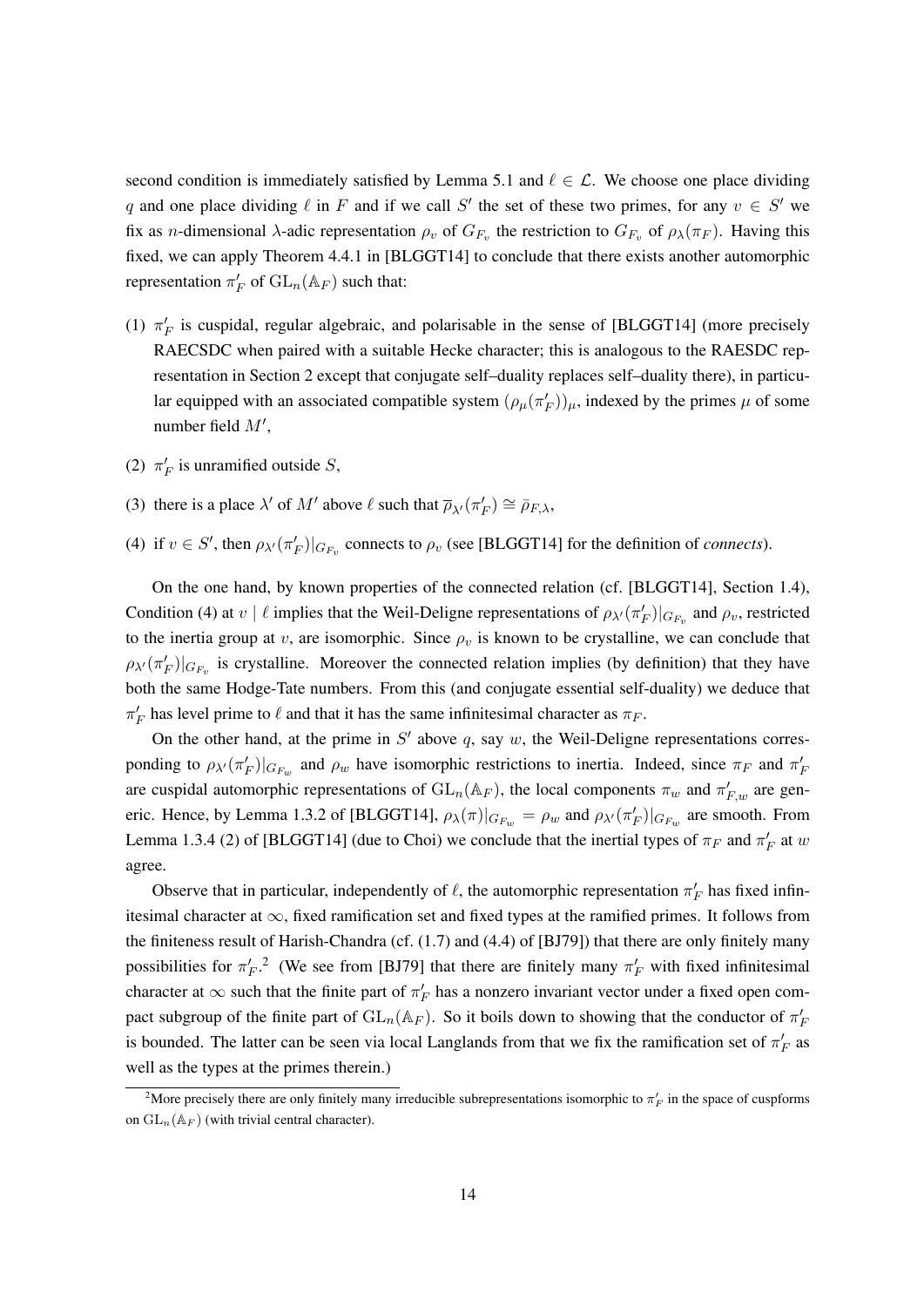Now assume that the residual representation of  $\rho_{\lambda}(\pi_F)$  is unramified at *t* for *infinitely* many primes  $\ell$  (we keep the assumption that we are only working with primes  $\ell \in \mathcal{L}$  that are split in *F*). For each  $\ell$  we find  $\pi'_F$  as above (which a priori depends on  $\ell$ ). Since there are only finitely many possibilities for  $\pi'_F$  as  $\ell$  varies, we conclude that there exists a  $\pi'_F$  as in (1) and (2) such that the congruence (3) and condition (4) hold true for infinitely many  $\lambda$ . Let  $\iota : M \hookrightarrow \mathbb{C}$  (resp.  $\iota' : M' \hookrightarrow \mathbb{C}$ ) be the fixed embeddings giving rise to the compatible systems attached to  $\pi_F$  and  $\pi'_F$ . For any prime *v* not above q, t, we can view the trace  $a_v$  (resp.  $a'_v$ ) of  $\rho_\lambda(\pi_F)(\text{Frob}_v)$  (resp.  $\rho_{\lambda'}(\pi_F')(\text{Frob}_v)$ ), which is independent of the prime  $\ell$  not below  $v$ , as elements of the compositum  $\iota(M)\iota'(M')$ . Since there are congruences between  $a_v$  and  $a'_v$  in infinitely many different residual characteristics, this forces them to be equal. Pick a prime  $\ell$ ,  $\lambda \, | \, \ell$  a prime of the compositum  $\iota(M)\iota'(M')$  and let  $\lambda$ ,  $\lambda'$  be the corresponding primes in *M*, *M′* . Using Chebotarev's density theorem combined with the Brauer-Nesbitt theorem we conclude that  $\rho_{\lambda}(\pi_F)$  and  $\rho_{\lambda'}(\pi_F')$  are isomorphic. But looking at the restriction at a decomposition group at *t* we get a contradiction, because due to compatibility with local Langlands,  $(\rho_{\lambda}(\pi_F))_{\lambda}$  is known to be ramified at the places above *t* while  $(\rho_{\mu}(\pi_F'))_{\mu}$  is unramified at the places above *t* by construction. This contradiction proves that the residual representation  $\overline{\rho}_{\lambda}(\pi)$  can be unramified at *t* only for finitely many primes  $\ell$  (among the primes of  $\mathcal L$  that are split in *F*).  $\Box$ 

We can apply the previous lemma over any imaginary quadratic number field of the form  $F =$  $\mathbb{Q}(\sqrt{-w})$  where *w* is a prime such that *q* and *t* are split in *F*. It is clear that there are infinitely many such fields; consider an infinite sequence  $(F_n)_n$  of distinct such fields. Let us call  $T_n$  the set of primes  $\ell \in \mathcal{L}$  that are split in one of the  $F_i$ ,  $i = 1, \ldots n$ , and let  $\mathcal{L}'$  be the set of primes  $\ell$  such that  $\overline{\rho}_{\lambda}(\pi)$  is unramified at *t* for some  $\lambda \mid \ell$ . Then  $\mathcal{L}' \cap T_n$  is finite for any  $n \in \mathbb{N}$ . But as *n* grows, the sets  $T_n$  have Dirichlet density arbitrarily close to 1. This implies that  $\mathcal{L}'$  must have Dirichlet density 0.

### 6 Conclusion

The aim of this section is to show that the system of Galois representations studied in the previous two sections, attached to the automorphic form constructed in Section 3, does satisfy all the conditions in Corollary 1.6 of [AdDW13b]. Let us check this in detail. (In the set-up in Section 1 of [AdDW13b], we take  $N_1 = t$ ,  $N_2 = 1$ ,  $N = t$ , and  $L_0 = \mathbb{Q}$ . First, observe that the primes *q* and *p* as in Section 4 satisfy that *q* is completely split in  $\mathbb{Q}$ , and  $p \equiv 1 \pmod{n}$ ,  $p \mid q^n - 1$  but  $p \nmid q^{\frac{n}{2}} - 1$ .

The system  $(\rho_{\lambda}(\pi))_{\lambda}$  of representations of  $G_{\mathbb{Q}}$  is a. e. absolutely irreducible and symplectic, and it satisfies the following properties:

- The ramification set of the system is  $R = \{q, t\}$ ;
- *•* The system is Hodge-Tate regular with constant Hodge-Tate weights and for every *ℓ ̸∈ R* and  $\lambda \mid \ell$ , the representation  $\rho_{\lambda}(\pi)$  is crystalline. Let  $a \in \mathbb{Z}$  be the smallest Hodge-Tate weight and let *k* be the biggest difference between any two Hodge-Tate numbers. By Fontaine-Laffaille theory, we conclude that for every  $\ell \notin R$ ,  $\ell > k+2$ ,  $\lambda \mid \ell$ , the representation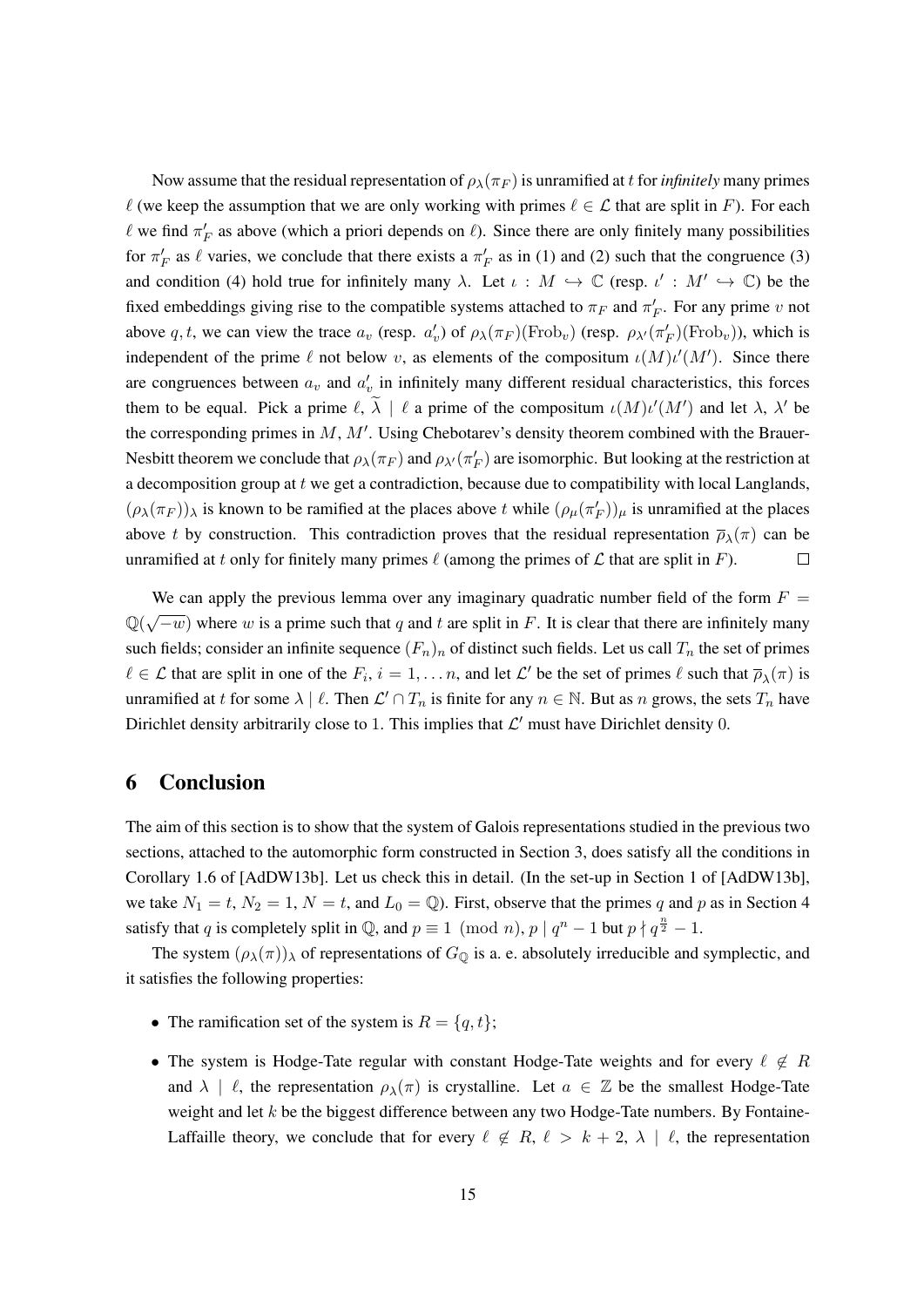$\chi^a_\ell \otimes \bar{\rho}_\lambda(\pi)$  is regular in the sense of Section 3 of [AdDW13b], and the tame inertia weights of this representation are bounded by  $k$  (in fact, these weights for these  $\ell$  agree with the Hodge-Tate numbers of the system minus *a*);

- As we have seen in Section 5, for a set of Dirichlet denstiy one of primes  $\ell \neq t$  and for every *λ* | *ℓ*, the transvection corresponding to the image of  $I_t$  under  $ρ_λ(π)$  (cf. (9) of Section 4) is preserved in the reduction mod  $\lambda$ , hence  $\overline{\rho}_{\lambda}(\pi)$  contains a nontrivial transvection;
- As we have already observed (cf. (8) of Section 4), for every  $\ell \neq q$ , for every  $\lambda \mid \ell$ , the representation  $\rho_\lambda(\pi)|_{G_{\mathbb{Q}_q}} \cong \rho_q \otimes \alpha_\lambda$  for some unramified character  $\alpha_\lambda : G_{\mathbb{Q}_q} \to \overline{M}_{\lambda}^{\times}$  and  $\rho_q$ is, by definition,  $\text{Ind}_{G_{\mathbb{Q}_{q^n}}}^{G_{\mathbb{Q}_q}}(\chi_q)$  for  $\chi_q$  as defined in Section 3;
- For every  $\ell \neq t$  and for every  $\lambda | \ell$ , the image of  $I_t$  under  $\rho_{\lambda}(\pi)$  consists of either a group generated by a transvection or the trivial group, so  $\overline{\rho}_{\lambda}(\pi)(I_t)$  is in any case an  $\ell$ -group, therefore it has order prime to *n*! for any *ℓ* larger than *n*.

Thus, Corollary 1.6 of [AdDW13b] can be applied, and we deduce the following theorem:

Theorem 6.1. *Let π be the automorphic representation given by Theorem 3.4 of Section 3, with the ramified primes q and t satisfying the conditions specified in Section 4. Then, the compatible system* (*ρ<sup>λ</sup>* (*π*))*<sup>λ</sup> has huge residual image for a set of Dirichlet density one of primes ℓ, for every λ|ℓ, i.e.,*  $\lim (\overline{\rho}_\lambda(\pi))$  is a huge subgroup of  $\mathrm{GSp}_n(\mathbb{F}_\ell)$  for a set of primes of Dirichlet density one.

To derive our Galois theoretic result (i.e. Theorem 1.1), we just observe that, for any given integer  $d > 0$ , we can change the condition  $p \equiv 1 \pmod{n}$  at the beginning of Section 4 by the stronger condition  $p \equiv 1 \pmod{dn}$  while choosing *q* and *t* exactly as we did in Section 4.

With this, we conclude from Corollary 1.6 of [AdDW13b] that, for such an integer *d*, the groups  $PGSp_n(\mathbb{F}_{\ell^d})$  or  $PSp_n(\mathbb{F}_{\ell^d})$  are realised as Galois groups over  $\mathbb Q$  for a positive density set of primes  $\ell$ . Since this can be done for any *d*, Theorem 1.1 follows.

### References

- [AdDW13a] Sara Arias-de-Reyna, Luis Dieulefait, and Gabor Wiese, *Compatible systems of symplectic Galois representations and the inverse Galois problem I. Images of projective representations*, Preprint, arXiv:1203.6546 (2013).
- [AdDW13b] \_\_\_\_\_\_\_, *Compatible systems of symplectic Galois representations and the inverse Galois problem II. Transvections and huge image*, Preprint, arXiv:1203.6552 (2013).
- [Art13] James Arthur, *The endoscopic classification of representations*, American Mathematical Society Colloquium Publications, vol. 61, American Mathematical Society, Providence, RI, 2013, Orthogonal and symplectic groups.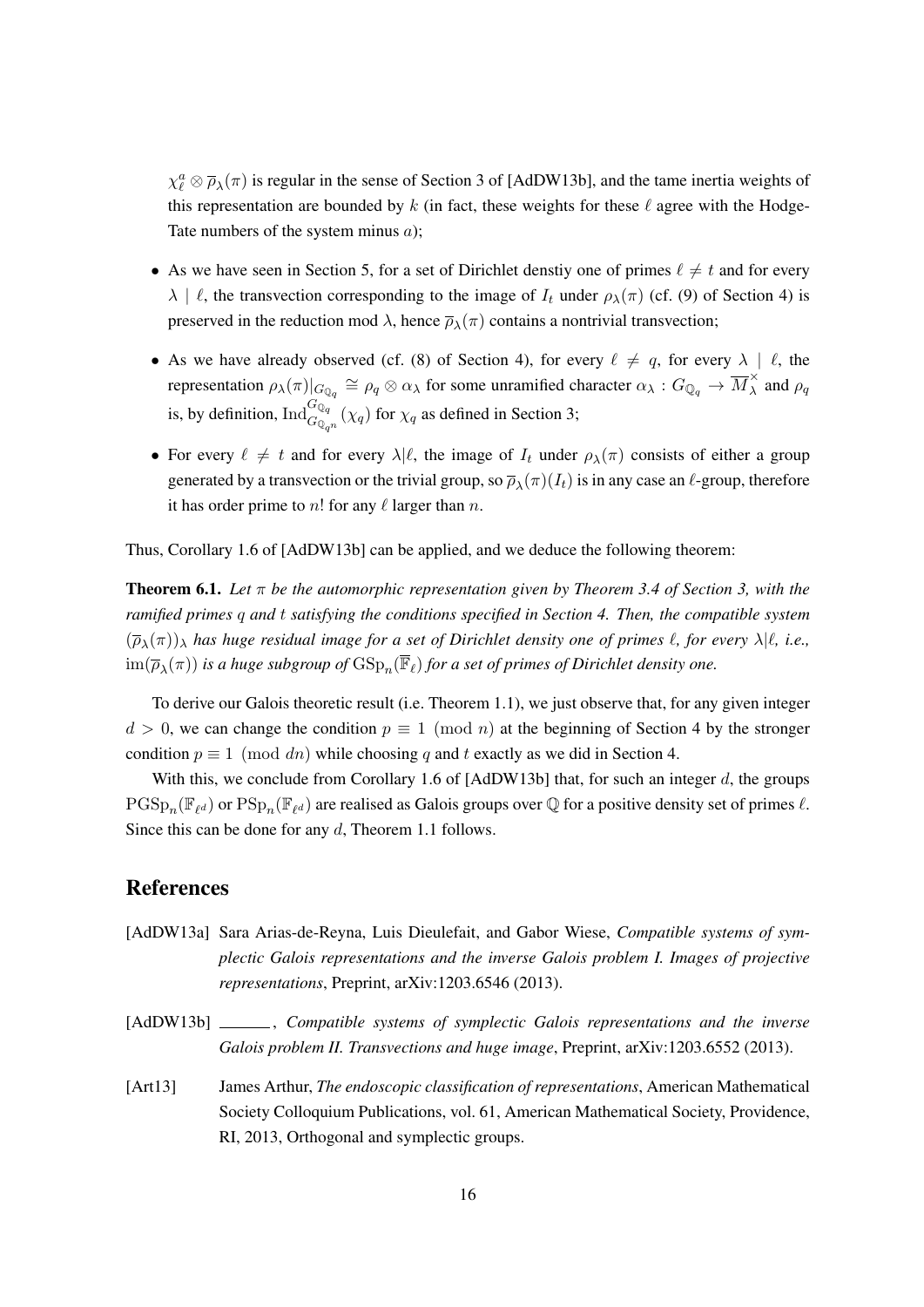- [BC11] Joël Bellaïche and Gaëtan Chenevier, *The sign of Galois representations attached to automorphic forms for unitary groups*, Compos. Math. 147 (2011), no. 5, 1337–1352.
- [BJ79] A. Borel and H. Jacquet, *Automorphic forms and automorphic representations*, Automorphic forms, representations and *L*-functions (Proc. Sympos. Pure Math., Oregon State Univ., Corvallis, Ore., 1977), Part 1, Proc. Sympos. Pure Math., XXXIII, Amer. Math. Soc., Providence, R.I., 1979, pp. 189–207.
- [BLGGT14] Thomas Barnet-Lamb, Toby Gee, David Geraghty, and Richard Taylor, *Potential automorphy and change of weight*, Ann. of Math. (2) 179 (2014), no. 2, 501–609.
- [Car94] Henri Carayol, *Formes modulaires et représentations galoisiennes à valeurs dans un anneau local complet*, *p*-adic monodromy and the Birch and Swinnerton-Dyer conjecture (Boston, MA, 1991), Contemp. Math., vol. 165, Amer. Math. Soc., Providence, RI, 1994, pp. 213–237.
- [Car12] A. Caraiani, *Monodromy and local-global compatibility for*  $l = p$ , Preprint, arXiv:1202.4683 (2012).
- [CC09] G. Chenevier and L. Clozel, *Corps de nombres peu ramifiés et formes automorphes autoduales*, J. Amer. Math. Soc. 22 (2009), no. 2, 467–519.
- [Clo90] Laurent Clozel, *Motifs et formes automorphes: applications du principe de fonctorialité*, Automorphic forms, Shimura varieties, and *L*-functions, Vol. I (Ann Arbor, MI, 1988), Perspect. Math., vol. 10, Academic Press, Boston, MA, 1990, pp. 77–159.
- [DW11] Luis Dieulefait and Gabor Wiese, *On modular forms and the inverse Galois problem*, Trans. Amer. Math. Soc. 363 (2011), no. 9, 4569–4584.
- [JS03] Dihua Jiang and David Soudry, *The local converse theorem for* SO(2*n* + 1) *and applications*, Ann. of Math. (2) 157 (2003), no. 3, 743–806. MR 1983781 (2005b:11193)
- [JS04] , *Generic representations and local Langlands reciprocity law for p-adic*  $SO_{2n+1}$ , Contributions to automorphic forms, geometry, and number theory, Johns Hopkins Univ. Press, Baltimore, MD, 2004, pp. 457–519. MR 2058617 (2005f:11272)
- [KLS08] Chandrashekhar Khare, Michael Larsen, and Gordan Savin, *Functoriality and the inverse Galois problem*, Compos. Math. 144 (2008), no. 3, 541–564.
- [Mui10] Goran Muić, *Spectral decomposition of compactly supported Poincaré series and existence of cusp forms*, Compos. Math. 146 (2010), no. 1, 1–20.
- [Sau97] François Sauvageot, *Principe de densité pour les groupes réductifs*, Compositio Math. 108 (1997), no. 2, 151–184.